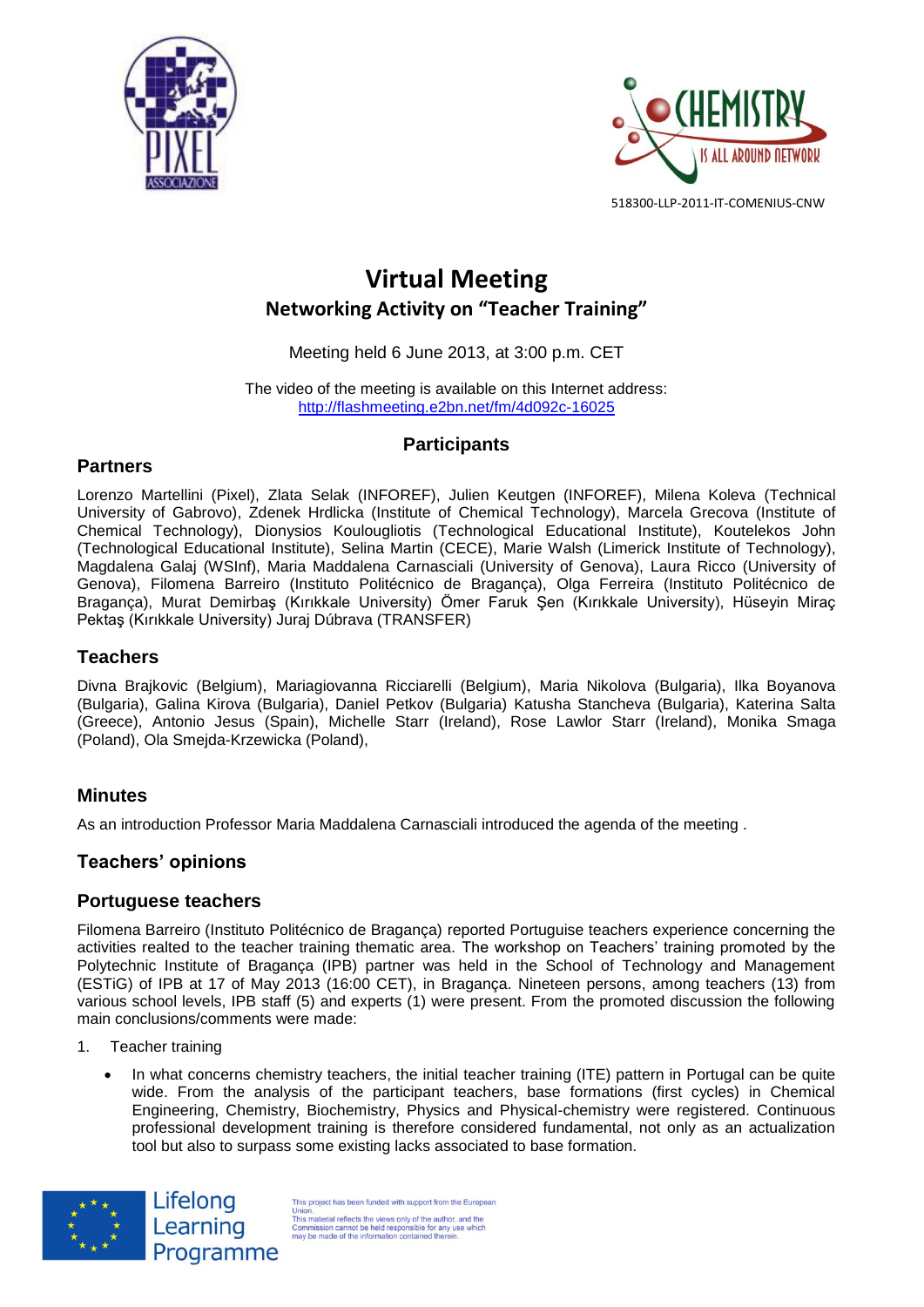



- It was pointed out, by the teachers, a lack of offer in what concerns in-service teacher training in the chemistry area, in the region of Bragança. In that context, the Chemistry is All Around Network project provided the opportunity to bring this point into discussion. Most of the involved teachers attended ICT related courses but not specific to chemistry teaching.
- Several topics for in-service training actions were focused. Among them, technological subjects such as "Environmental chemistry", "Food chemistry", "Polymer technology" and "Cosmetic chemistry" were referred. "Analytical chemistry", particularly, the use of analytical equipment, was also mentioned. Moreover "Chemical sensors", "Nuclear chemistry" and "Green and sustainable chemistry" were pointed out as pertinent topics.
- A special emphasis was put on the use of ICT resources and the way they can be connected to experimental activities in the laboratory. It was found interesting to develop orientated guides to support the use of ICT resources, either as an introduction to the experimental activity or as a tool to consolidate knowledge. More, it was found important to offer training focusing this duality ICTexperimental activity.
- In-service training was found essential to promote teacher's actualization. This was found even more important in the region of Bragança where the opportunities for specialized training, focusing both in fundamental and technological chemistry areas, are reported as scarce. In that context, the IPB project team will promote the organization of in-service chemistry teacher training in cooperation with the training institution "Centro de Formação da Associação de Escolas Bragança Norte", starting with the organization of the 15 hours course entitled "Instrumental Methods of Analysis", during September 2013.
- 2. The use of ICT resources in teaching and portal resources analysis
	- An overview of the portal was made to the participants putting in evidence the updates, mainly in what concerns papers and publications on the thematic "Teachers' training". An explanation of the forms to be filled was done, as well as, a remembering of deadlines.
	- Teachers participating in the workshop reported that they use very often ICT resources to support their teaching activities. Among the cited resources the most used are: A Química das coisas [\(http://www.aquimicadascoisas.org/\)](http://www.aquimicadascoisas.org/), Casa das Ciências [\(http://www.casadasciencias.org/](http://www.casadasciencias.org/) ), Ptable [\(http://www.ptable.com/\)](http://www.ptable.com/) and Phet [\(http://phet.colorado.edu/pt/simulations/category/chemistry](http://phet.colorado.edu/pt/simulations/category/chemistry) ).
	- ICT resources are found useful to support the explanation of concepts that are difficult to be visualized by students. The following examples have been cited: (1) concepts that involve microscopic level and (2) experiments that are impossible to perform in the laboratory (e.g. nuclear reactions). Moreover, simulations that are interactive, enabling students to test different variables/hypothesis were pointed out as the most effective.
	- An example of good practices using simulations in an educational context was given: a class focusing acid-base titrations could be planned to start with the experimental activity followed by the computational simulation to visualize the microscopic level (ionic hypothesis) and to test the effect of changing variables (titrant volume, concentration etc.).
- 3. Other
	- The project "A Química das coisas The Chemistry of things" was presented by Professor Paulo Ribeiro Claro (one of our scientific experts) to the teachers. He reported a growing use of this resource as an educational tool, which was not foreseen in its creation. The participant teachers corroborate its value and reported they use it mainly as an introductory motivation element. According to them, its success relies on the fact of being scientifically rigorous and appellative, but short enough not to compromise the time needed to work with students.



Lifelong Learning Programme

This project has been funded with support from the Europe Union.<br>This material reflects the views only of the author, and the<br>Commission cannot be held responsible for any use which<br>may be made of the information contained therein.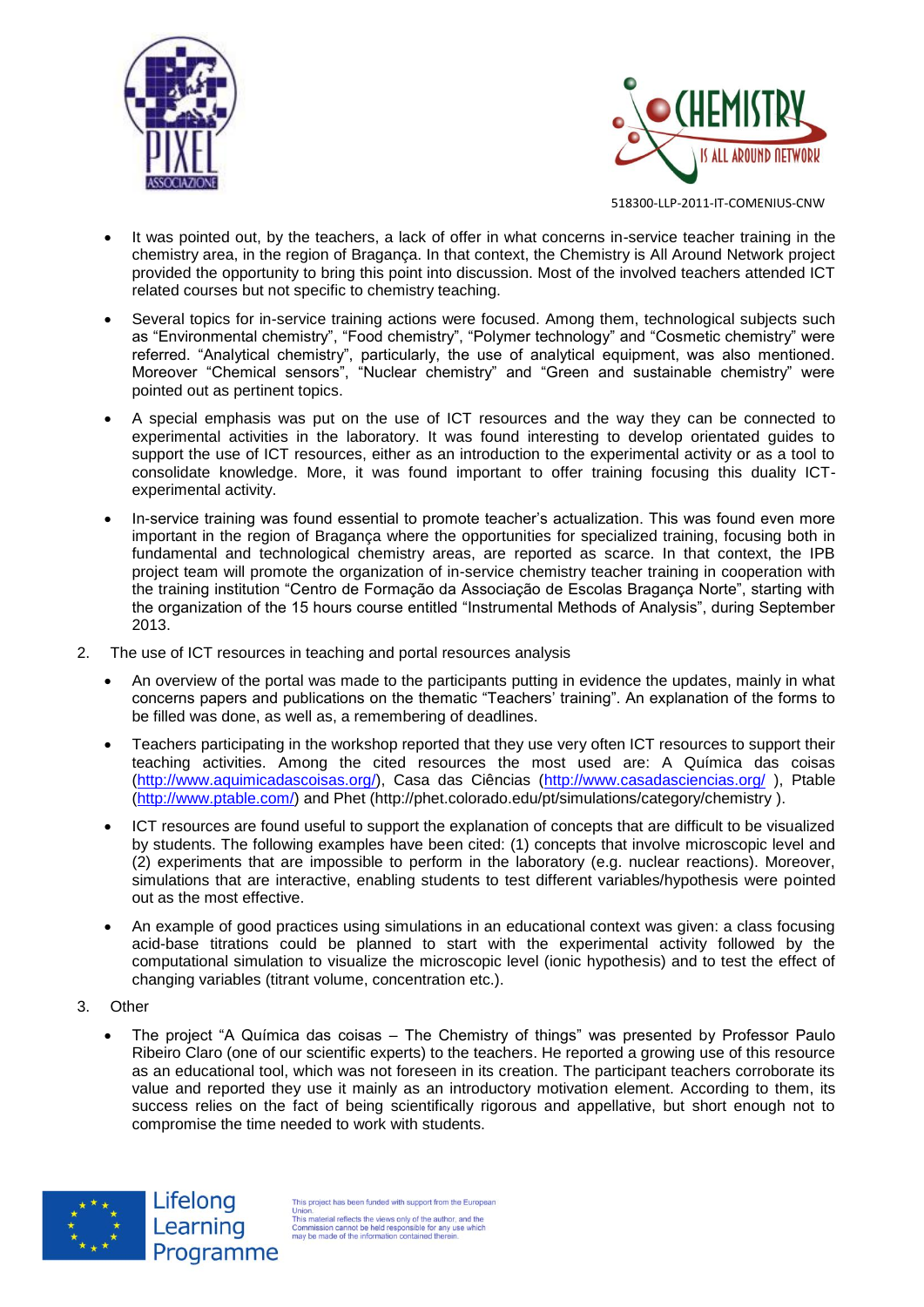



 As an extension to the meeting, Professor Paulo Ribeiro Claro gave a seminar at Museu Ciência Viva de Bragança (one of our Associated Partners) open to teachers, students and general public. This activity entitled "The Chemistry of Love" is also one of the thematic of the above mentioned project "The Chemistry of Things". In the first part, there was a seminar and, after, a discussion with the public about the chemistry involved in this emotion, in particular, about the action of chemicals on the brain.

After the conclusion of the Portuguese report, professor Maddalena Carnasciali made some questions, focusing on the need to know something more about the lack of formative offer in the framework of in-service teacher training with reference to the chemistry area.

According to the results made available from the report, ICT resources are found useful to support the explanation of those concepts which are difficult to be visualized by students. In addition, interactive simulations enable students to test different variables or hypothesis.

Maddalena Carnasciali asked participants' feedback about the "Chemistry is All Around" Portal. Teachers recommended a reorganization of the topic "Teaching resources" in order to add more categories to the field "Type of product". According to the Portuguese team, the teaching resources available on the portal are too dispersive and it is necessary to proceed with their reorganization. Most of teachers applied for the courses, but, in the region of Bragança, there are not so many offers in the chemistry area . Lastly, with reference to the ICT resources, they expressed the need to use the simulation in connection with a laboratory work and to develop some guides addressed to teachers and students.

# **Irish teachers**

Rose Lawlor Starr (Ireland) reported Irish teachers experience concerning the activities realted to the teacher training thematic area.

The Irish workshop on teacher training took place on May 28th 2013. The focus was Teacher Training and Continuous Professional Development, and the relevance of the Chemistry Is All Around Network Project to these.

The following items were discussed within an Irish context:

#### **Consecutive Vs Concurrent training of student teachers.**

The value of each type was significantly dependant on several key factors including the student; the particular philosophy of the department or third level institute; the delivery mode (and the 'lecturer') and the motivation or student's perception of what is a chemistry teacher

There are advantages and disadvantages to each method and a blend of both was ideal but difficult to achieve. However, content knowledge was identified as possibly lacking in some instances.

**Pre-service and In-service training**. To date pre service training for primary school teachers has not been evident. However, this is currently being addressed at undergraduate level but the benefits will not be seen for four years i.e. graduates of 2017.

In-service training in the Irish context is not a mandatory requirement for teachers at either primary or secondary level but uptake of such training where available is significant despite it usually being outside of 'normal' working conditions with no recognition by the education department nor incentive.

**Probation and Induction** – The group felt that a science mentor either within a school or locally among a community of schools would be of huge benefit to teachers. The potential for a third level lecturer to be engaged in such a role is worth exploring.

**Continuous Professional Development**; Courses run on a regular basis for second level teachers of science/chemistry and the need for these is evident in the fact that the courses are oversubscribed and that waiting lists exist.



Lifelong Learning Programme

This project has been funded with support from the European This project nas deen inneed with support nominale competent<br>This material reflects the views only of the author, and the<br>Commission cannot be held responsible for any use which<br>may be made of the information contained the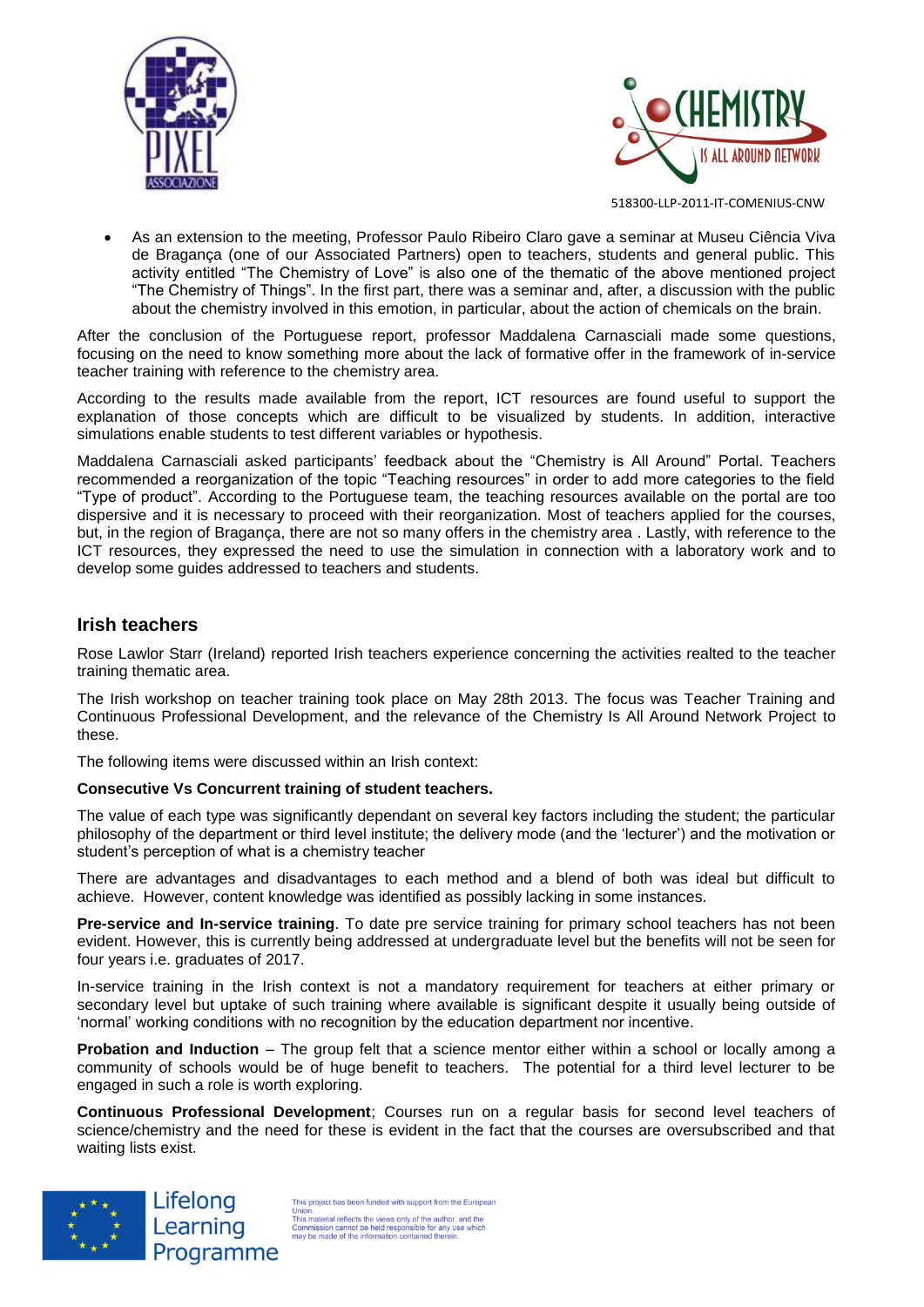



**Discussion regarding the group's reviews of papers and publications on the portal** site took place. There was broad discussion of the reviews.

Translation was an issue with regard to some of the papers.

Peer review prior to up loading on the portal might benefit in a positive way in the future of the project.

Papers that were contributing to the debate were in some instances based on what should be done in that particular European country and not on the current situation and it is hoped that some of the proposals will be realised.

The issue of publications over ten pages in length (some being books) was observed as being impractical for reviewers.

One recurring theme emerged, that of 'Misconception' of chemistry concepts by student teachers being passed on to the secondary level students.

The use of ICT was discussed. It was felt that while the future of the teaching of science/chemistry was most definitely with ICT given the prevalence of it in everyday life that there should be a focus on the technique of blended learning to include traditional teaching methods.

The following topics suggested by Marilena were discussed with regard to future work;

**Methodologies to teach specific topics** – The use of various media and ICT as tools for teaching which are either available as packages or a group based project were discussed.

An example was demonstrated to the group where students using as a core of a Chemistry themed song to develop an accompanying 'stills shot' video which visually explains the science of the song.

Other examples were discussed in depth and it was felt that such teaching was often time consuming and was too liberal as a method when the syllabus is so well defined. It was also felt that both students and parents are focused on the exam process and the final grade as opposed to the topic of chemistry. To that end it was felt that such a project style using blended learning should be incorporated into the learning.

The importance of **training science teachers to keep up to date** with the continuous progress of research was dictated by the recommended texts for the subject and the extra-curricular activities engaged with by teachers and students such as SciFest and the BT young scientist competition. It was felt that CPD also has a role to play here.

The **use of simulations** had a major drawback regarding cost and relevance to the syllabus. While there were many resources available the detail and relevance did not always match the syllabus learning outcomes and had limited use either being too detailed and in depth or not enough. There may be a possibility to develop such resources specifically for the Irish situation. Simulations did have a role in a blended learning environment. It was also noted that such learning resources are taxed at 23% in Ireland and possibly to a similar extent in Europe – The current project may be a good vehicle on a European level to repeal such taxes?

#### **Teaching Resources**:

Once again the usefulness and variety of the Royal Society of Chemistry's LearnNet was discussed. Another useful source uploaded by one of the partners is Amazing Chemistry Teacher Resources at [www.nclark.net](http://www.nclark.net/) This is definitely a resource to recommend to associate schools.Before the workshop ended the group completed Portal Evaluation forms.



Lifelong Learning Programme

This project has been funded with support from the Europe onion.<br>This material reflects the views only of the author, and the<br>Commission cannot be held responsible for any use which<br>may be made of the information contained therein.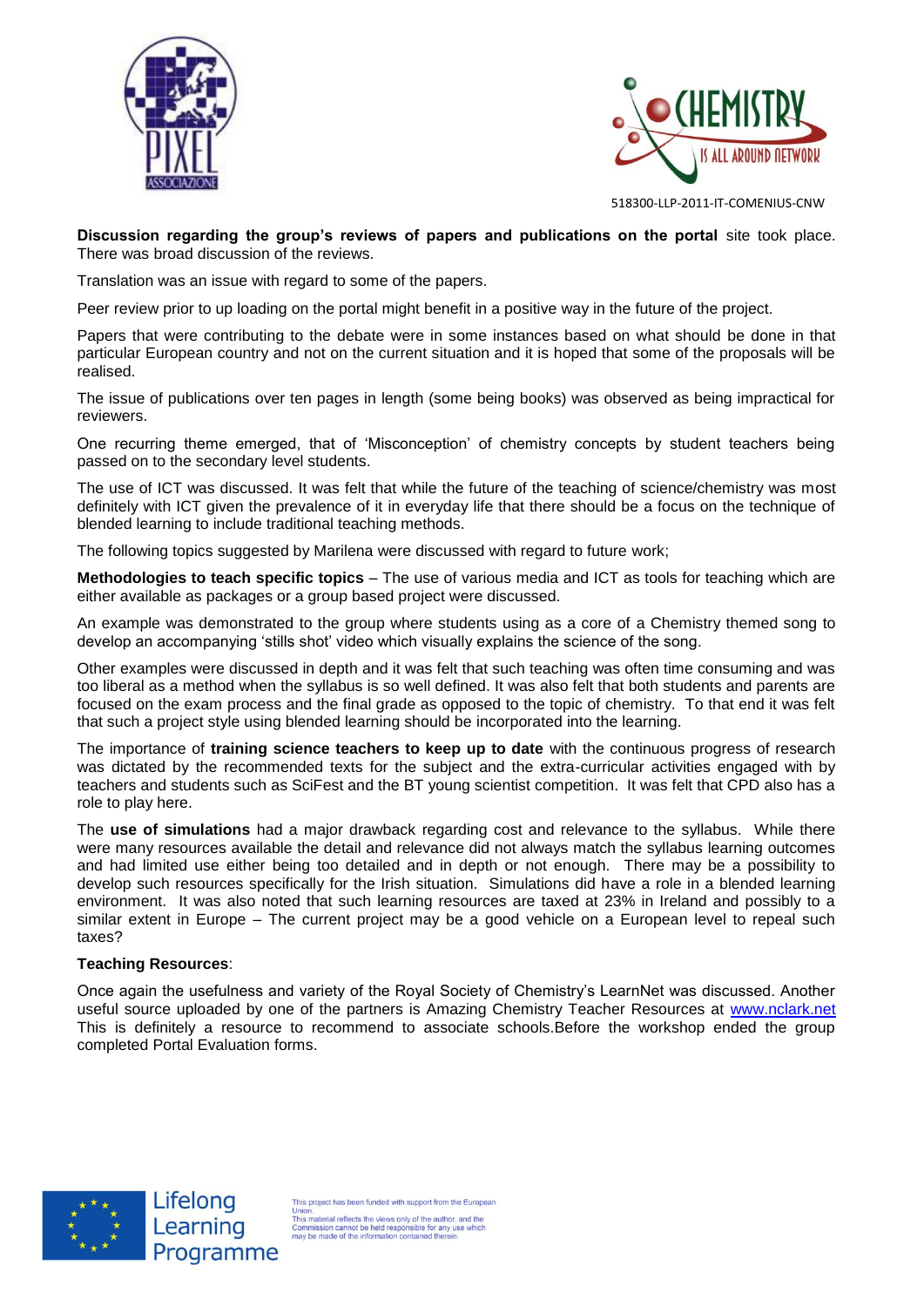



# **Polish teachers**

Magdalena Galaj from WSINF (Poland) reported Polish teachers experience concerning the activities realted to the teacher training thematic area.

Polish partnership, as well as the other national teams of Chemistry Is All Around Network project, was to organize a workshop related to teacher's training for teachers and experts till 31 May 2013. Things got postponed though due to the timing issue. May is one of the biggest months in Poland at lower-secondary and upper secondary schools. At both levels final exams are organized: Egzamin Gimnazjalny and Matura. Teachers are either involved in the preparation, invigilating or checking and marking students' exam results. In case of Polish Matura exam both written and oral forms are in practice so teachers and teacher trainers were very busy then. That is why WSIU was not able to organize the second workshop on Teacher Training on time. Another reasons why delays occurred were more of a personal kind and undoubtedly they had an impact on the delayed event, too.

Finally the event took place on 4 June 2013 at 15:00. Few dates and timings were suggested to the target group members and to our surprise the most spontaneous option was favoured by the majority. WSIU wanted to organize the workshop in the second week of June so that the teachers and experts had more time to prepare for the meeting but then it occurred that mid or end of June are not suitable, either do to the end of school and academic year. Mid of and end of June is an exam session at universities and polytechnics and then the main experts would not be able to participate at all.

The workshop started with welcoming and brief introduction to the project activities so far, mainly due to the fact that some new participants took part in the event. Two representatives of associated partner schools and one representative of associated partner institution got invited, too. Because the event was a bit of 'the spur of the moment' one, unfortunately some teachers and experts delegated a substitute because they were not able to join us in person.

The workshop followed our brief agenda. Newcomers were familiarised with the portal sections and its content and some practical issues were talked about. These mainly concentrated on the collection of comments by Polish teachers and experts on the materials uploaded online. We agreed on a commonly accepted solution in that matter to speed up the process as WSIU has not completed this task yet.

Then discussion moderated by dr Monika Smaga took place. It started with a short presentation of the Polish situation to let everybody realize the facts and figures and general career path development of an average chemistry teacher. She briefly reminded how long the basic training takes place with reference to hours and years and compared the ratio of theoretical and practical training for the average student. She pointed out the amount of hours spent in labs involved in experiments and compared it to the hours spent with the end user – student, in case of teacher training specialisation. Afterwards a live discussion took place.

The outcomes are the following:

Lifelong

Learning

Programme

- Polish student of Chemistry at University or Polytechnic is better prepared for teaching in theory than practise
- He/ she has access to equipment and chemical experiments when at Uni and then lacks these opportunities when starts proper teaching at schools, which do not even have proper chemical lab
- Educational reform in Poland interfered with the core curriculum development for the last few years it got changed few times which results in disorientation and lack of cohesion of ministerial requirements and the factual learning outcomes
- Chemistry teacher is supposed to develop professionally (each teacher in Poland follows a career development process – 4 stages) but during the process his/ her chemical knowledge is not much verified
- Courses, workshop, conference and training participation are not mandatory, and usually if of higher quality, also quite expensive



This project has been funded with support from the Europear Union.<br>This material reflects the views only of the author, and the<br>Commission cannot be held responsible for any use which<br>may be made of the information contained therein.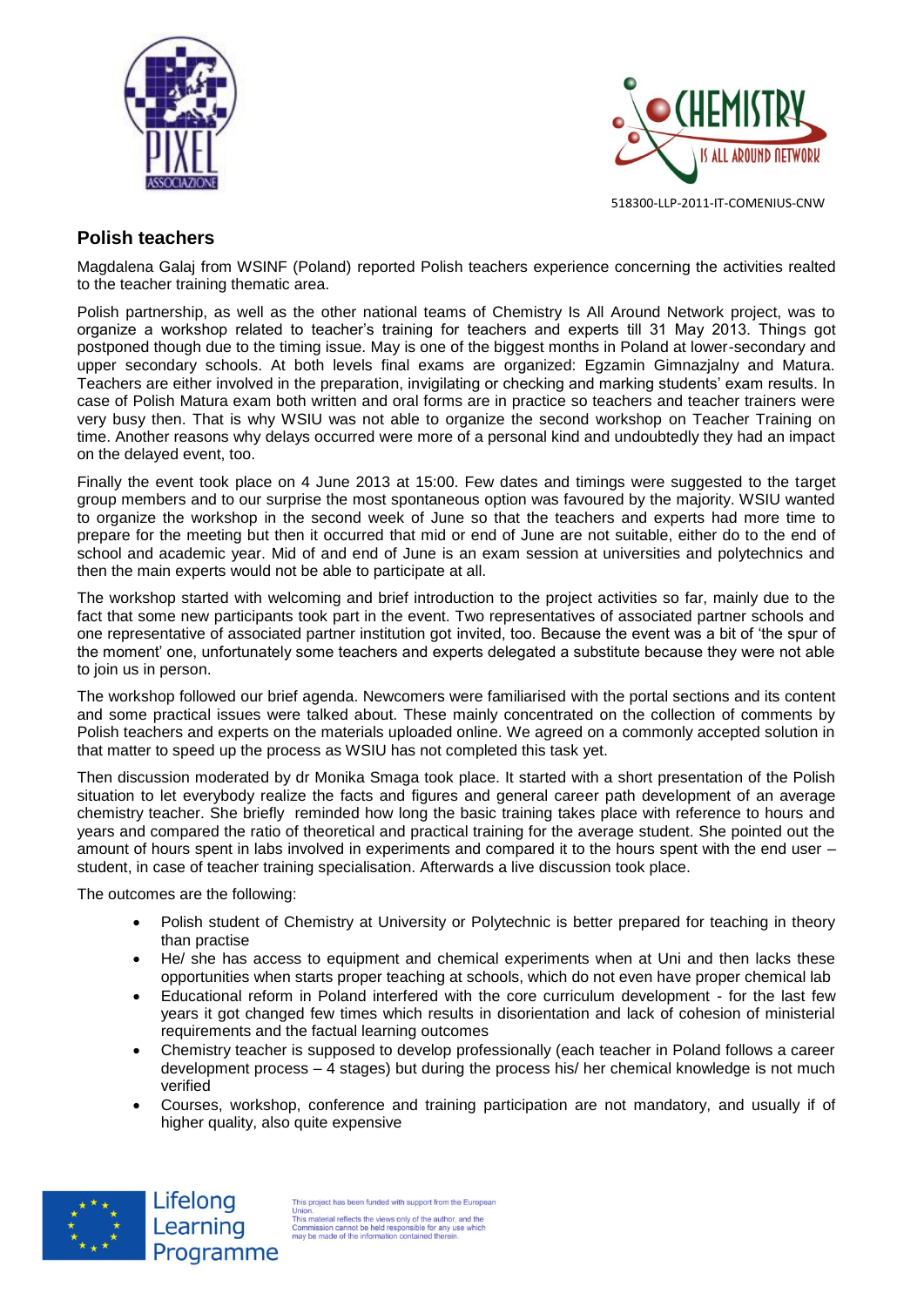



- Polish chemistry teacher has to cater for his/ her professional development on the individual basis which may result in the lack of motivation and loss of quality of teaching
- Polish Chemistry teacher lacks good English language skills which is very limiting and can slow down self-teaching and restrict use of solutions applied by foreign chemistry market

#### Suggested solutions:

- Financial resources from the government to equip schools better and allow teachers to participate in free or at least cheaper, high quality trainings
- Access to initiatives such as Chemistry is All Around Network project and its free of charge resources
- Language courses for chemistry teachers

#### Examples of good practice:

1) Jagiellonian University – A language course for chemistry students and teachers [http://www.efch.jcj.uj.edu.pl](http://www.efch.jcj.uj.edu.pl/)

English for Chemistry: Film Bank is a non-profit project, aiming to provide materials for teaching English for Specific Purposes at B2 level in accordance with the Common European Framework of Reference to the students of the Faculty of Chemistry at the Jagiellonian University in Kraków.

The project was conducted in the academic year 2010/11 by third year students of this faculty under the supervision of Dorota Klimek, a teacher of English at the Jagiellonian Language Centre.

The film bank includes a set of listening comprehension exercises based on films concerning a variety of chemistry subjects, carefully selected from the multitude of materials available on the Internet. The films are accompanied by a follow-up section, consisting of complementary reading and vocabulary exercises. The materials can be used in the classroom and for self-study purposes alike. The files are also available as printable pdfs.

2) A project – "Z jedynki do Jedynki" – cooperation of I lower Secondary School in Lodz with the I Upper Secondary School – to help students develop chemistry oriented interests and help teachers cooperate and develop professionally, too.

Conclusions:

- Improvement of language skills is more than necessary it would help teachers to implement readymade, free of charge materials available in the classroom
- More external initiatives trips to chemical plants, factories facilitation of student research and interest
- Cooperation of schools, higher institutions and chemical industry both at local, regional and international level (Chemistry is All Around Network)

After the conclusion of the polish report, professor Maddalena Carnasciali asked how it is possible to allow techers to follow English courses, even if they are too busy. According to Magdalena Galaj, the only possibility is to revolutionize curricular structures during the studies. The proof stands in the fact that today graduated students have a better level of English language in comparison with the past. Anyway, they should still attend more English classes during their studies and develop a more specific language in the chemistry area.

### **Bulgarian teachers**

Daniel Petkov (Bulgaria) reported Bulgarian teachers experience concerning the activities realted to the teacher training thematic area.

Workshop on Teachers' training under the Chemistry is all around Network Project was held on 17.05.2013 in the conference room of the University Library of the Technical University of Gabrovo. It was attended by



This project has been funded with support from the European This project nas deen inneed with support nominale competent<br>This material reflects the views only of the author, and the<br>Commission cannot be held responsible for any use which<br>may be made of the information contained the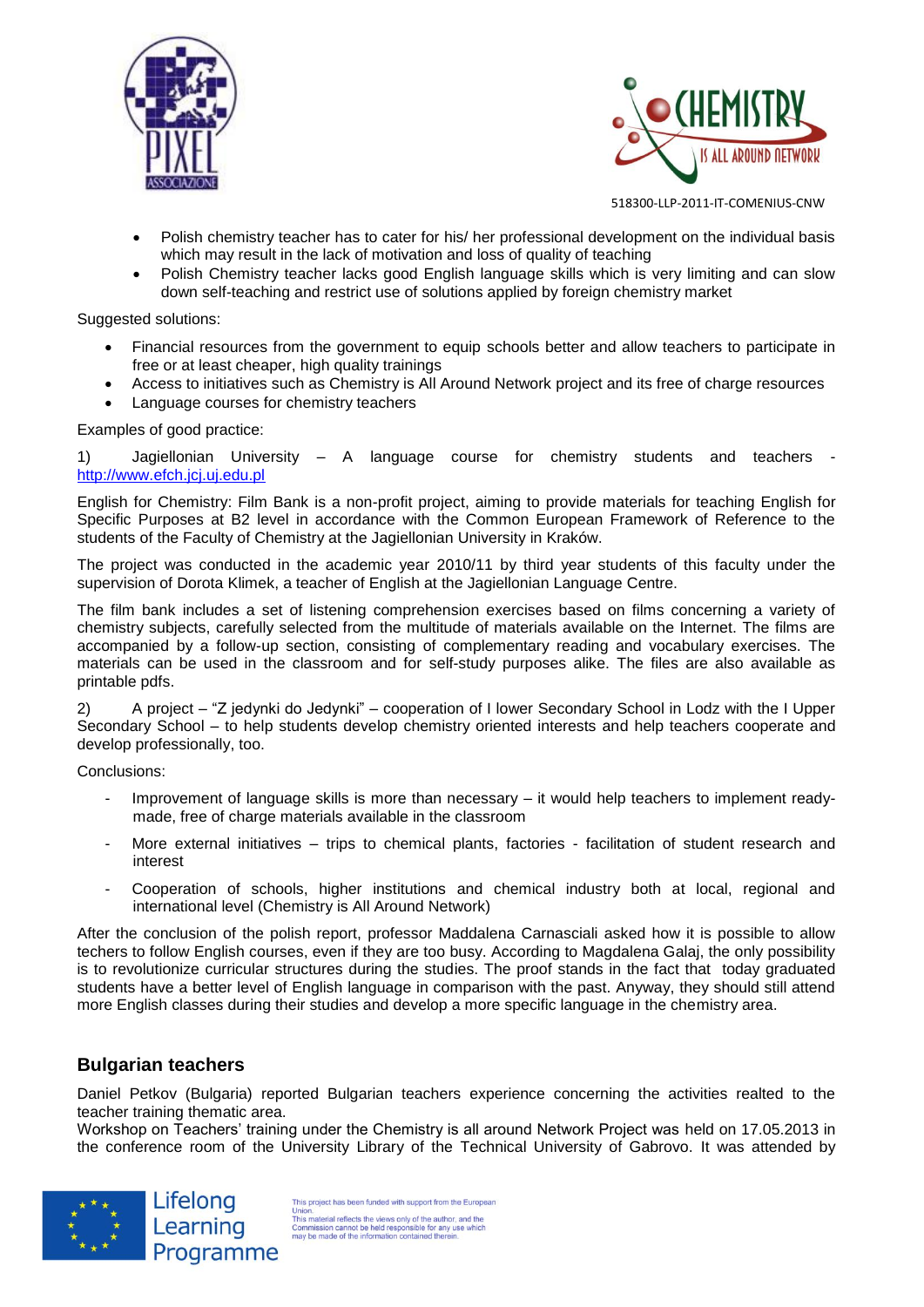



chemistry teachers from secondary schools associated of the Technical University - Gabrovo project, as well as representatives of universities and organizations as experts

The meeting took place in accordance to the previously agreed agenda, as follows:

- Introduction of participants;
- Registration; Introduction of participants
- Project "Chemistry is all around Network", thematic area "Teachers training" future activities
- Lecture: Qualification of Bulgarian chemistry teachers current situation, problems and solutions
- Chemistry teachers training: Bulgarian ad European realities presentation of teachers' and experts' comments on papers available on project portal;
- **•** Discussion:
- Teachers competences: modern student oriented pedagogical approaches;
- Methodology to teach specific topics. Use of simulations pros and cons.
- Final remarks, conclusions

The workshop was organized in two sessions:

During the first part Assoc. Prof. Milena Kirova from Sofia University, expert in the field of chemistry teachers training and teachers' ICT competences, presented lecture "Qualification of Bulgarian chemistry teachers – current situation, problems and solutions".

She addressed the problems concerning qualification of teachers in Bulgaria (in particular, chemistry and natural science teachers), namely, the lack of modern normative basis regulating the teachers' training, insufficient financial aid for teachers which has to provide for the qualification improvement etc. The role of the learning environment was presented as well as the scientific competence for the formation of pedagogic skills of the modern teacher.

The lector made a comparison with systems for teachers' qualification in other European countries, whereas the positive experience of Portugal and Poland was mentioned.

After the lecture teachers and experts presented their comments on the publications and articles available on the Teachers' training section of the project portal: The use of information and communication technologies by Portuguese teachers (Paiva, J., Paiva, J.C., Fiolhais, C.); Polish Education Reform and Resulting Changes in the Process of Chemical Education (Hanna Gulinska); Specifics of chemistry lessons at non-chemical secondary vocational schools; Information and communication technology and the problem of teacher training: myths, dreams and harsh reality; Improving pre-service elementary teachers' education via a laboratory course on air pollution: one university's experience; Evaluation of the impact of the training program in teaching experimental science: a nationwide study; Chemistry teachers' perceptions on laboratory applications: Izmir sample; Teachers' pedagogical competence as a prerequisite for entering the profession; Case study on mentoring in initial teacher training of science teachers in Ireland etc.

The presented lecture and the comments on Teachers' training publications available on the portal launched discussion on the following main topics related to the thematic area of the workshop:

- Teachers competences modern student oriented pedagogical approaches;
- Methodology to teach specific topics use of simulations pros and cons.

#### **Following problems have been discussed:**

Lifelong

Learning

- State educational policy, regulations and tools related to teachers' qualification actions;
- Teacher competence and motivation of teachers to improve their qualification;
- Bulgarian and European practice in teachers' training;



This project has been funded with support from the Europe This project nas been inneed with support nomine complete.<br>This material reflects the views only of the author, and the This material reflects the views only of the authority commission cannot be held responsible for any u Programme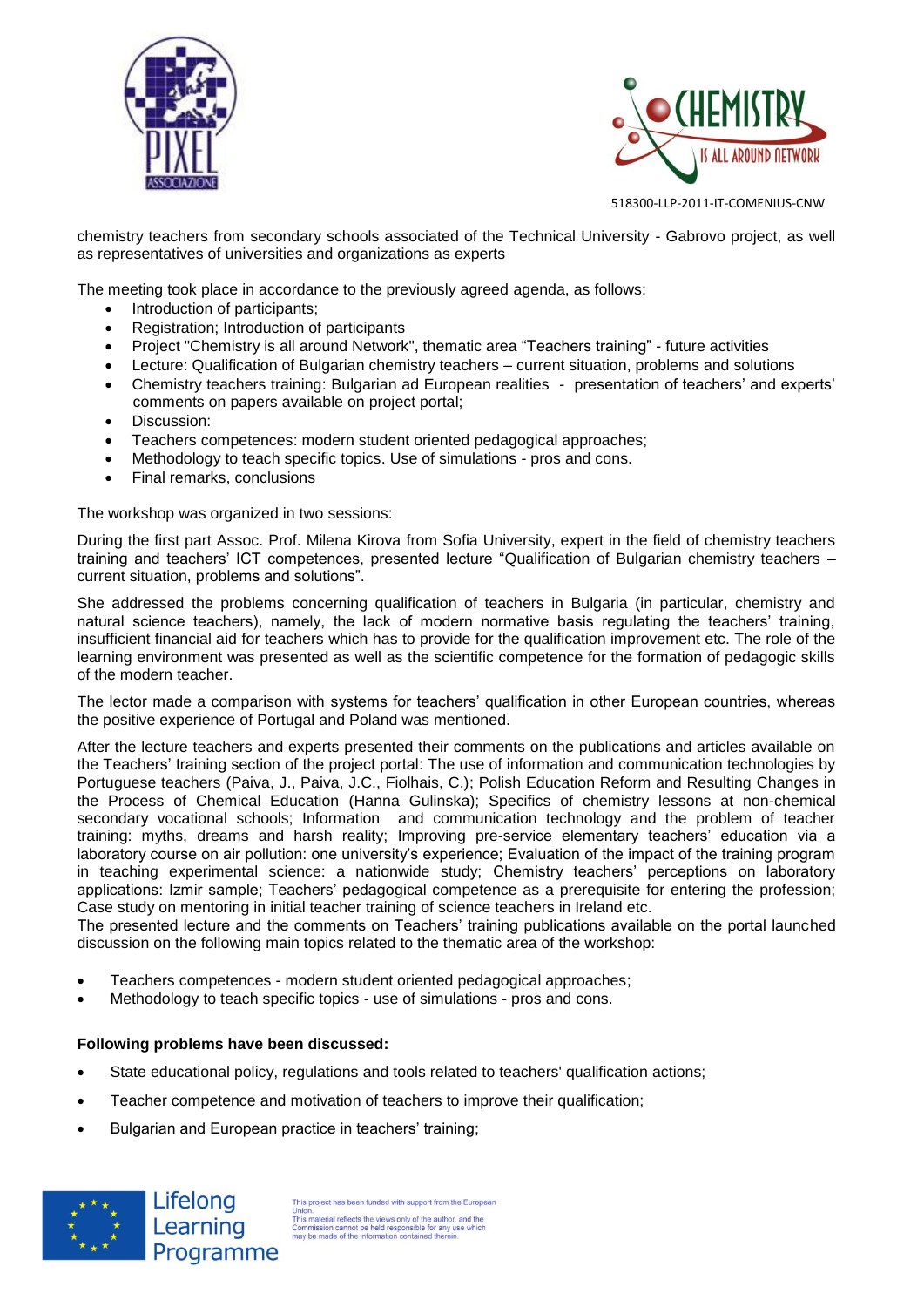



 Student centered pedagogical approach and teaching methodology: the role of real laboratory experiment and ICT based tools.

#### **After the discussions the participants in the meeting agreed on the following:**

1. The role of the teachers in the modern process of chemistry education for increasing the interest and motivation of students towards the subject is crucial. In order to perform it, however, teachers must constantly develop their pedagogic and communicative skills, to expand their competence, particularly those ones related to the use of modern technologies for educational purposes.

2. This raises some very important yet unsolved problems concerning qualification and expanding the competence of teachers, such as:

 Developing a modern conception and updating the normative basis regulating the activities for teachers' qualification by considering and using teachers' opinion

 Binding these activities with proper financial incentives, which will motivate teachers to improve their pedagogical skills.

 Developing effective qualification courses for distance or online training which will enhance and motivate teachers to expand their competence;

3. Chemical laboratory is a unique environment in which students may participate in various activities. Teachers have several main tasks in this process: to put the student at the centre of learning process using proper methodological tools and approach; to include interesting experiments related to the everyday life of people and the environment; to help students develop abilities to make sense of the terms, to collect and analyze data, to form research skills. Tools which support the teacher in these tasks are contemporary ICT as well as the rich base of interactive products; when combined cleverly with real laboratory experiments, they would significantly contribute to the students' motivation for studying the subject. This sets the requirement for teachers to develop skills to select and use proper computer applications during learning process or to create ones by themselves using certain products. That is why it is necessary to establish an overall system for teachers' training to apply ICT in teaching chemistry.

### **Turkish teachers**

A Turkish teacher reported his colleagues' experience concerning the activities realted to the teacher training thematic area.

Workshop about training chemistry teacher was realized with 15 participants in Education Faculty of Kırıkkale University on May 29, 2013 . 3 of them were experts and 12 of them were researchers and teachers. the issues discussed and the following suggestions have been put forth about "Chemistry is all around Network Project".

#### **Methodologies to teach a specific topics(e.g. acids and bases, the period table, …): analysis and comparison between positive and negative experiences**

In changing and improving the education system of our time, the important point is to get student to be constructive, creative and inquisitive while appying the constructivist approach. For this reason, teachers have to use teaching methods which help student to be constructive, creative and collaborative and gain problem solving ability actively such problem-based learning when teaching of natural sciences such as chemistry based on fully implementing and monitoring (Özeken ve Yıldırım, 2011).

When opinions of the teachers considered, while using the activities based on problem-based learning in



Lifelong Learning Programme

This project has been funded with support from the Europ Union.<br>This material reflects the views only of the author, and the<br>Commission cannot be held responsible for any use which<br>may be made of the information contained therein.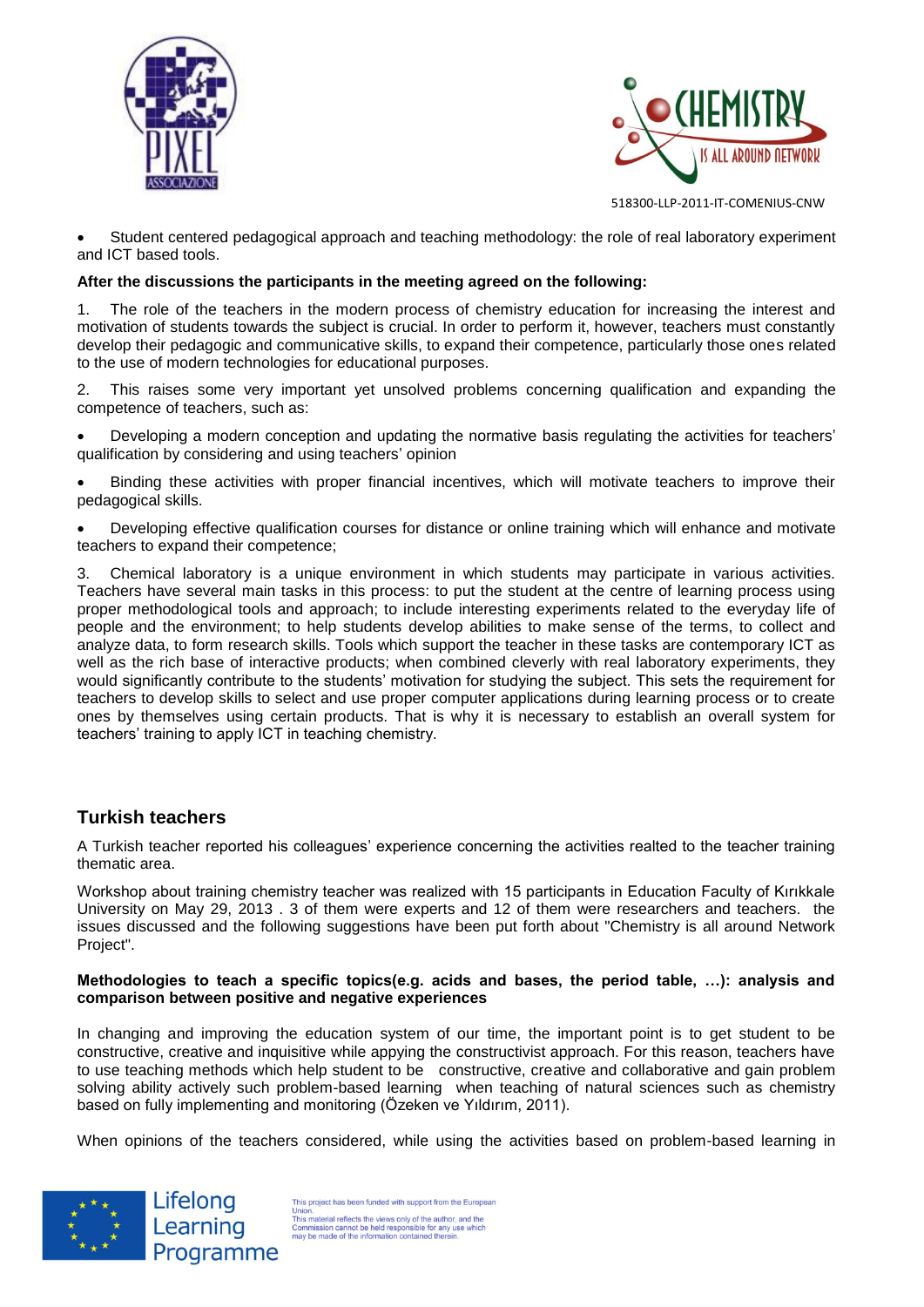



teaching some topics was efficient, it was not for some topics. They emphasized that problem-based teaching activities provided meaningful learning especially redox reactions, the mole concept, atomic models, and titration. In addition, teachers expressed that this method had positive effects to have high motivation, attitudes, and gain problem solving skills, critical thinking, and cooperative behaviors. However, some problems were observed such as not being accustomed to the method, communication problems, shortage of time, and distribution of tasks in groups.

In the literature, teachers' thoughts revealed about regarding the implementation of problem-based teaching methods are contained in similar results (Tatar, Oktay & Tüysüz, 2009; Tosun & Taşkesenligil, 2012).

One of the techniques mentioned is game education technique. Looking at teachers' practices, the technique is more effective in primary and secondary education, and this method's effect is decreasing in later age groups. The reason for this is thought to be that young age students have more sense of curiosity for technology. For instance Karamustafaoğlu, Coştu and Ayas (2005) studied with 7th grade students on Periodic Table and Their Properties located in the science curriculum. Their aim was implementation instruction based on the use of simple tools and equipment and determination the effectiveness of the study. As a result the success which is obtained using the periodic table developed by simple tools and instruments have been identified not only reduction wrong understanding and misconceptions but also increasing interest and demand of the students towards science courses.

#### **Pre-service and In-service training:**

Training Pre-service and In-service Chemistry teachers is an important issue. In this regard, it is necessary that doing more and more applications, informed about new teaching methods and techniques, having enough knowledge about how to use measurement and evaluation for Pre-service teachers. Teachers have been made Emphasis on these issues at the workshop. Furthermore, teachers in service have stated that they are participated in many in-service training courses which are organized by Ministry of National Education, remaining the theoretical level and not very concerned with their fields. The courses should be more practical rather than theoretical.

Teachers have stated they know about Theoretical structure of methods but they have trouble with the application. For instance they have explained that they do not know how to use the methods and techniques such as analogy, concept maps, V-diagram, Case study. Önen, Mertoğlu, Saka and Gürdal (2009) studied with 104 teachers and 26 of them belong to branch of chemistry in their research that is named "In-service training of teachers on teaching methods and techniques to the Summary Effect: Öpyep Example (ISE)". Before ISE teachers stated that they used methods of teaching techniques such as laboratory, computerassisted instruction, brain storming, event inquiry, group work, games, problem-based learning, Field-trip and direct observation, models. After the study of ISE teachers have stated that they will use methods of teaching techniques such as laboratory, computer-assisted instruction, concept maps, Field-trip and direct observation, projects, puzzles, model, drama, brain storming, discovery learning, case studies, story completion, problembased learning, in the event inquiry, cooperative learning, group work , games, analogy, V diagram, part of teaching, case study.

#### **Use of simulations and animations:**

Issues related to the chemical course that is often abstract level so some issues may be difficult to make meaningful by students. In this regard, simulations, and animations are frequently used in science lessons. For example, Hameed, Hackling and Garnett (1993) studied about the effect of a Computer-Assisted Instruction package (CAI) on conceptual change.

They were applied the CAI Package that contains the Computer simulations to 12 chemistry students between the ages of 16-18 .The results of the study, including simulation computer-aided instruction have revealed that students' many of the misconceptions in chemical equilibrium. CIA Package has provided meaningful and lasting conceptually changes in the application of 12 students.



Lifelong Learning Programme

is project has been funded with support from the Europe Union.<br>This material reflects the views only of the author, and the<br>Commission cannot be held responsible for any use which<br>may be made of the information contained therein.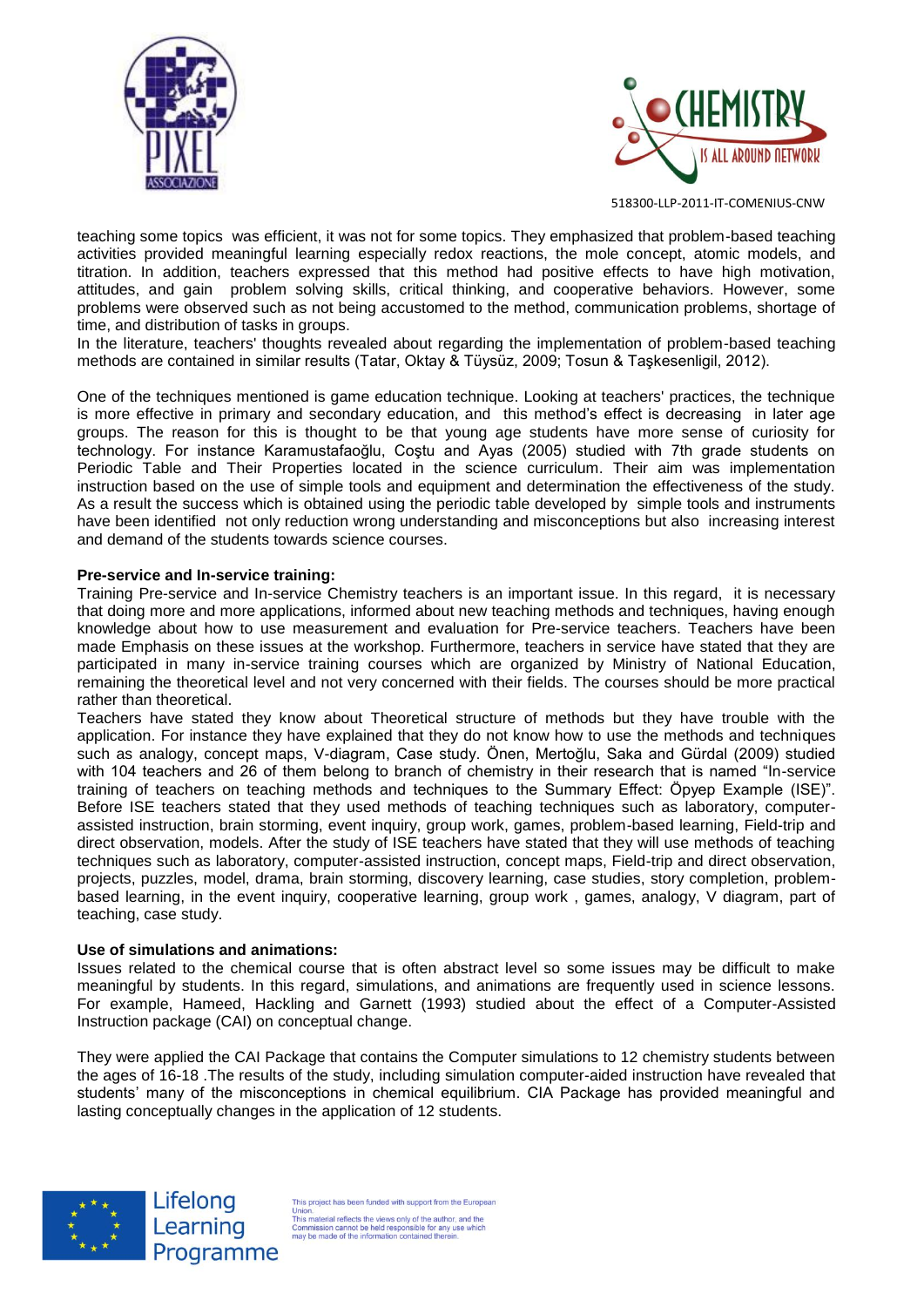



Day by day simulation samples prepared for science teaching in interactive environment are increased. However, most of these simulations contain information that may be caused by students' misconceptions. Therefore, when we select of simulations, the validity of scientific knowledge must be checked. Teachers should have the necessary equipment how applied to simulations. Because, each simulation may be perceived as exact copy of the truth by the students. The difference between the actual situation and modeling should be provided by teachers

Learning and living is more in the forefront, the simulation experiments made with even if only simple ingredients should be avoided.

Thus, students perform active learning with gaining psychomotor skills.

#### **Recommendations, guidelines for teachers:**

Students' difficulties in learning chemistry topics should be determined; they should be arranged on the teaching of in-service courses for teachers. These courses should be planned activities for the use of technology. Interactive portals on the training of qualified chemistry [\(www.vitaminegitim.com,](http://www.vitaminegitim.com/), [www.morpakampus.com,](http://www.morpakampus.com/) etc.) that can be used by teachers and students should be done presentation and should be widespread. This portal should be free to access and up to date. Successful Teachers should be given to promote. Thus, the interest and motivation of teachers will increase further.

After the conclusion of the turkish report, professor Maddalena Carnasciali asked why is a problem that according to the report "some problems were observed such as not being accustomed to the method, communication problems, shortage of time, and distribution of tasks in groups." According to the turkish team They have discussed some material. Methodologies increase the knowledge of what to do.methotds are different in terms of problem – solving . Some problems about their use by the teachers.

### **Greek teachers**

Dionysios Koulougliotis (Technological Educational Institute) reported Greek teachers' experience concerning the activities realted to the teacher training thematic area.

The Greek National Workshop on Teacher Training took place on Saturday May 18<sup>th</sup> 2013. A total of 10 teachers and 5 scientific experts participated in the three sessions of Workshop.

**In the first session, participants were asked to discuss the topic of the importance of teacher training by focusing on two themes: a) their personal experiences and b) the information provided by the Papers and Publications related to "Teacher training" in the project database.**

- In relation with pre-service training, the majority of the participants reported that during their undergraduate education they received limited training related to psychology, pedagogy or chemistry education. Only the participants who have a first degree outside of sciences, (eg chemical engineers, nurses, etc.) referred to a useful 6-month course in psychology, pedagogy, student evaluation methods, and teaching, during their pre-service training. However, in Greece there is no official system providing certification for the teaching profession.
- In-service training included both negative and positive experiences. The negative aspects were related to the emphasis on theoretical information, the lack of clear educational objectives and focus, the limited length of the programs, the optional and sporadic nature of training. On the positive side, participants made reference to the utility of some ICT courses which offered training in the use of interactive blackboards and educational software, and the possibility to attend "live" experiments by more experienced teachers.
- Participants agreed on three main obstacles in their effort to use innovative teaching approaches in class: a) the conflict between the official school and of the non-official educational track (private tutoring), b) the anchoring of upper secondary school towards the Panhellenic exams for entering



Lifelong Learning Programme

This project has been funded with support from the European Union.<br>This material reflects the views only of the author, and the<br>Commission cannot be held responsible for any use which<br>may be made of the information contained therein.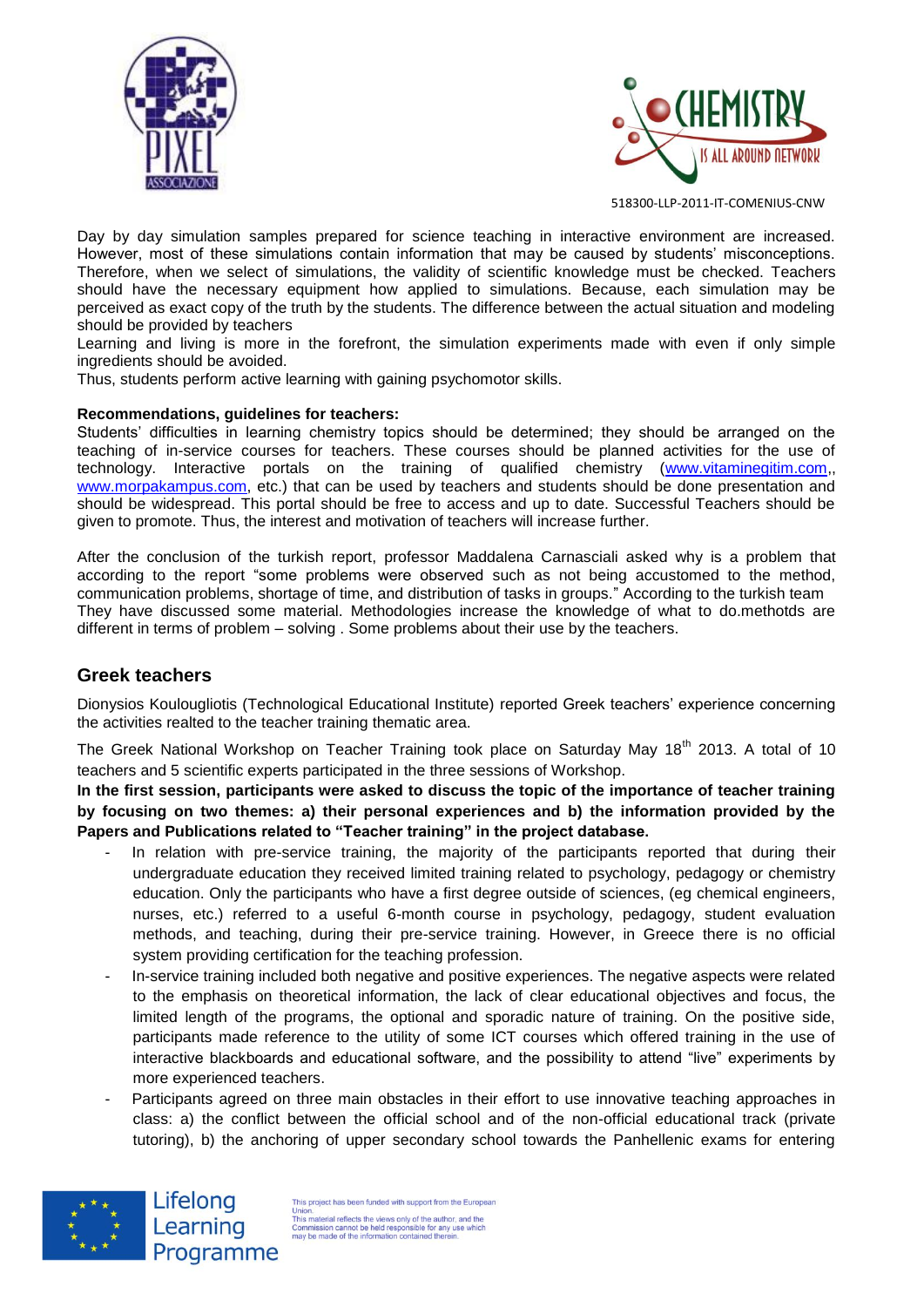



tertiary education institutions and c) the closed curriculum and student evaluation method which are imposed in both lower and upper secondary education all over the country.

The discussion on the papers and publications of the database related to "Teacher Training" was focused mostly on the Irish, Italian and Polish papers and a Turkish publication. Some points of interest were the following: In Ireland, the obligatory practical training of at least 300 hours in Ireland and the overall support provided to the young teacher, in the Italian paper the special emphasis to teacher-student communication and to laboratory practice, in Poland the obligation for a chemistry graduate to have two additional years of training to become a teacher and finally in the Turkish publication the opposing attitudes that sometimes exist between chemistry teachers considering the role and effectiveness of teaching chemistry in the laboratory.

**In the second session, participants were asked to have an open discussion and exchange of experiences and opinions on different teaching approaches of a chemistry topic.**

- Regarding the teaching approaches, participants believe that it is very important to be as flexible as possible. A chemistry teacher should try and apply different approaches and tools (traditional and innovative) for the same topic. Students tend to get easily bored and the teacher should try to keep them alert and interested.
- The use of simulations and virtual laboratory experiments are considered a very useful teaching strategy. Personal experiences show that simulations attract students' attention and create enthusiasm among them, especially if they are interactive. Virtual laboratory can be useful for a nonexperienced teacher or in the case of inadequate infrastructure. However, teachers also mentioned that the excessive use of simulations tends to make students severely unaware of the risks involved in real chemistry experiments
- In relation with the cooperative teaching approach, participants consider it presents many advantages but some disadvantages as well. Its implementation requires a lot of preparation and careful design from the teacher, who also needs to have developed special skills in managing groups.
- Finally, all participants agreed that it is necessary to include real life applications and examples in chemistry teaching. However, systematic collaborative work between scientists and teachers should be undertaken in order to didactically transform the complicated real life chemistry into school knowledge.

**In the third and last session, participants were asked to make their own proposals on different issues regarding teacher training such as content and type of training.** 

- Participants agreed that the content of teacher training should include the following topics: laboratory techniques and active learning methods appropriate for each age group with practical advice for successful implementation, use of ICT in the teaching process, pedagogical dimension of teaching based on findings of educational research, psychological dimension of teaching, interdisciplinarity and update on new scientific knowledge and general trends in science.
- In regard with the type of training, the following proposals were made: Training should be systematic and organized with a constant rate (eg. for one specific week each year). It should be oriented to active participation and not passive transfer of theories. Taking into account the phenomenon of professional burn-out, it is preferable that in-service teacher training is not done in-parallel with work. Teachers should be given the possibility to get a leave of absence for a few months every few years in order to receive organized training. In addition, it is recommended that every teacher is given the possibility to update his knowledge on the current scientific trends by participating in special training programs that are done in collaboration with research centers and universities, or in exchange programs with foreign countries.



Lifelong Learning Programme

This project has been funded with support from the Europ Union.<br>This material reflects the views only of the author, and the<br>Commission cannot be held responsible for any use which<br>may be made of the information contained therein.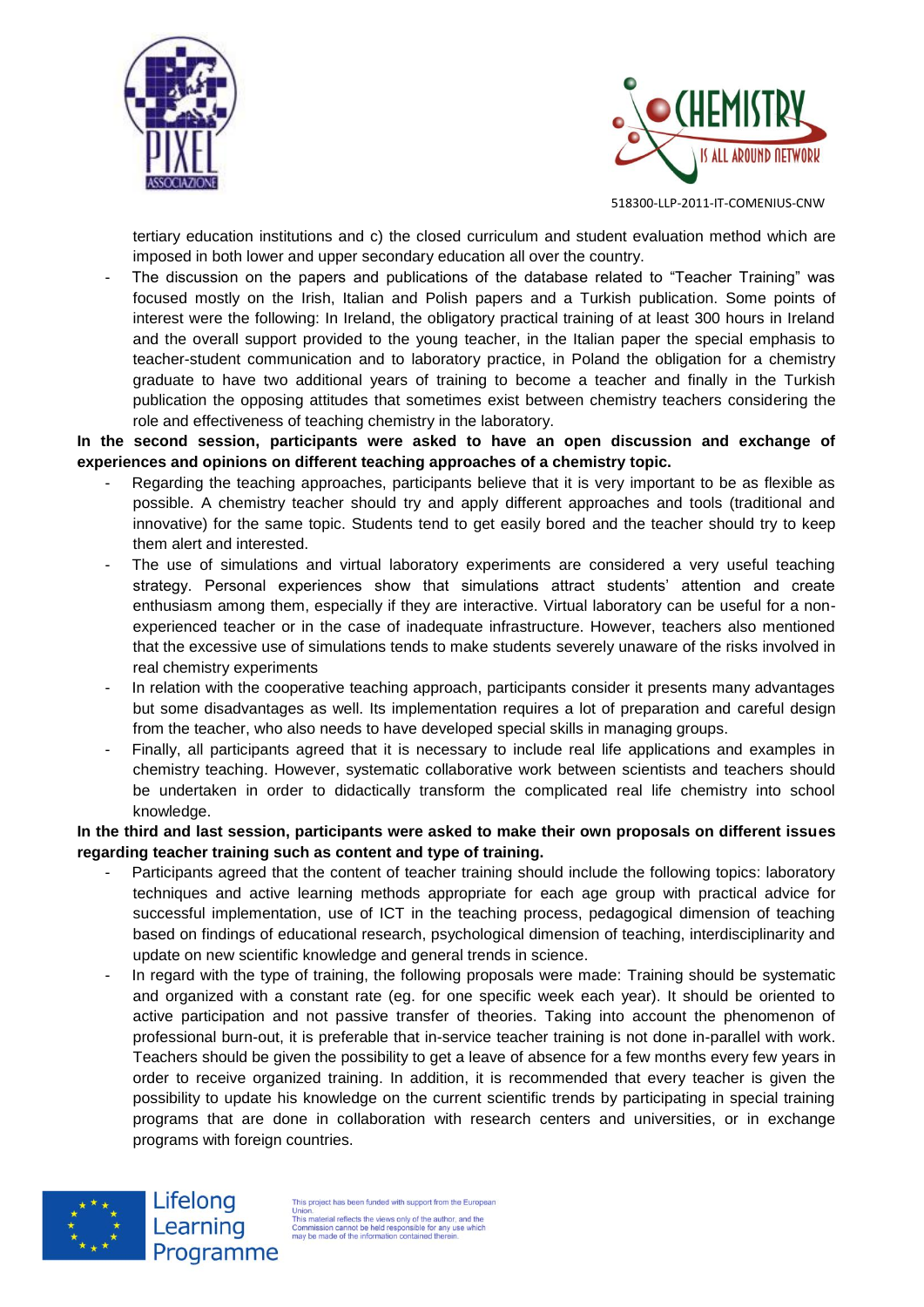



After the conclusion of the greek report, professor Maddalena Carnasciali asked what they intended by "the conflict between the official school and of the non-official educational track (private tutoring)" as main obstacle in their effort to use innovative teaching approaches in class. In Greece, with the exception of the official schooling system, there is a well extended private tutoring, which is used by students in order to get help for the most difficult class like chemistry,mathematic and physics. After the secondary class, in order to pass the panhellenic exam, students refer to the private tutoring as the only way to prepare themselves. For this reason, teachers find quite difficult to use ICT resources in order to motivate those students, who still prefer the tutoring approach.

### **Belgian teachers**

Maria Giovanna Ricciarelli (INFOREF) reported Belgian teachers' experience concerning the activities realted to the teacher training thematic area.

The meeting took place at *École Normale Catholique du Brabant Wallon* (ENCBW) and was organised by Nathalie Matthys, who trains future science teachers for 12 to 15 year old students. It gathered the experts and teachers from Liège and Louvain involved in the project "Chemistry is All Around Network", a total of 17 participants.

### **Results Presented**

#### **Project activities:**

The teachers and experts were reminded the main project activities: gathering interactive resources on chemistry and creating a European network. They received French translations of the papers and of various publications on teacher training so they can comment on them. We have received nineteen comments so far. Regarding resources, twenty have been identified and new resources are being created; these are listed by subject according to the Belgian curriculum. They still need to be experimented in class. Fourteen comments have been posted on resources.

**1. ICT resources:** Presentation of **"**New lesson sequences"

#### **1.1 Using the Interactive whiteboard (IWB) and modelling as a complement of the experimental approach. Theme: discovering the chemical reaction**

Divna Brajkovic presented a resource created in collaboration with Inforef on the chemical reaction for third year students (14-15 year old). This learning sequence associates experiments with the systemic approach.Therefore, activities (lab, phenomena observation, modelling) are structured so as to foster a progressive gradation of abstraction levels (macro- to microscopic). The IWB offers an open and interactive writing all along the sequence.

Varied ICT resources integrated on this support make modelling of phenomena, and thus abstraction, easier. These tools make it possible to vary visual supports to foster understanding of dynamic (observed or produced) phenomena. The student can make screen captures of films and animations to grasp important moments of certain phenomena.

Moreover, the important step of modelling is highly used in different approaches: atom and molecule modelling with the IWB, flash animations, a PHET animation and more traditional models (molecular models). This diversity of supports addresses different types of intelligence and thus helps learning complex phenomena.



Lifelong Learning Programme

This project has been funded with support from the Europe This project nas been inneed with support nomine complete.<br>This material reflects the views only of the author, and the This material reflects the views only of the authority commission cannot be held responsible for any u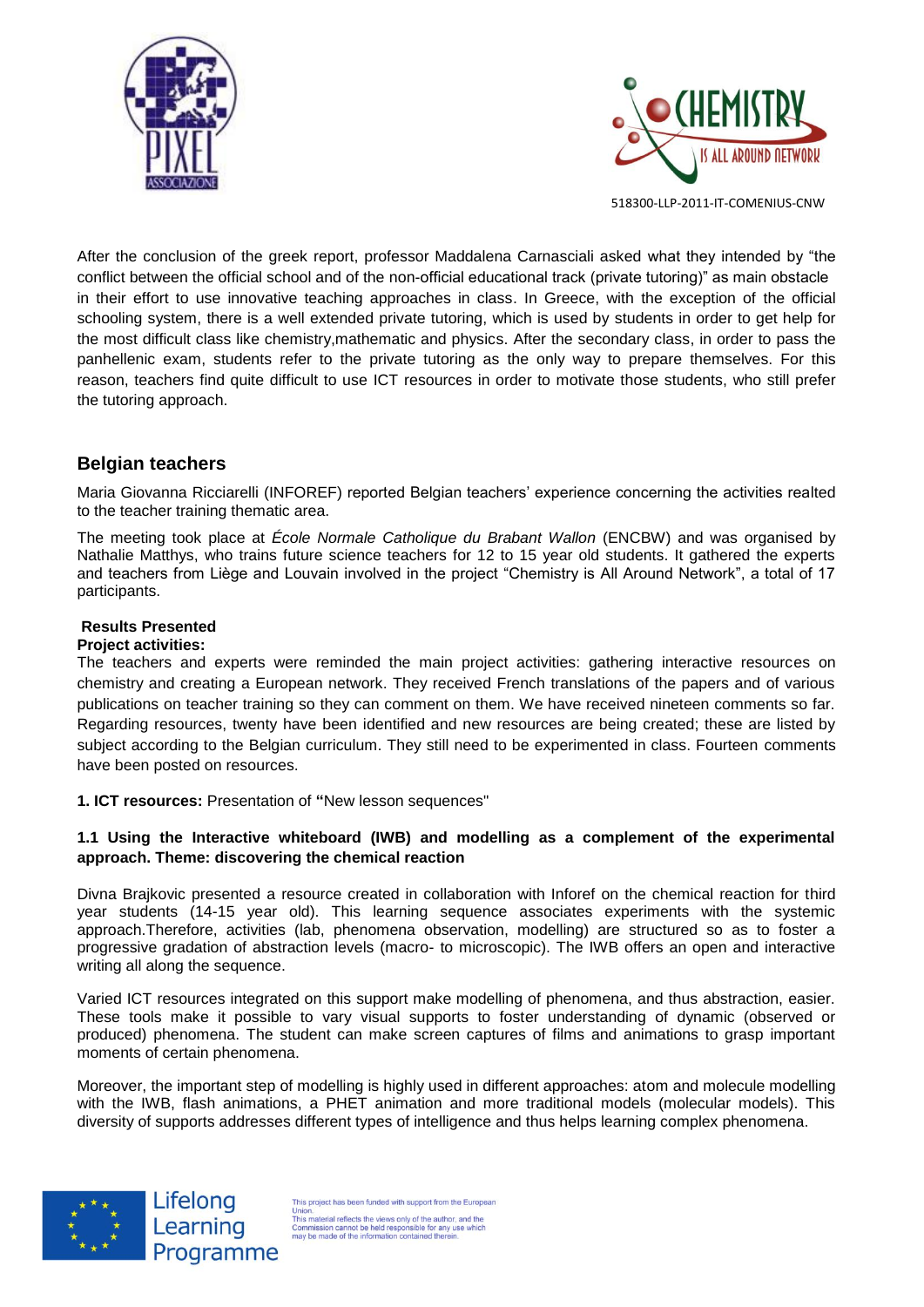



This sequence is inserted in the ["teaching resources"](http://chemistrynetwork.pixel-online.org/TRS_scheda.php?art_id=248&lck=&top=&pep=&sua=&tgl=<r=4&q=) database and on [Inforef.](http://inforef.be/exterieurs/divna/sequences_cours_brajkovic.htm) It was used during a training [session](http://inforef.be/pages/news_afficher.php?id_news=25) for teachers (organised by CECAFOC).

#### **1.2 The IWB at ENCBW: new lesson sequences being built with science students**

Nathalie Matthys and a future chemistry teacher presented another resource created by students (future chemistry teachers).

#### **1.3 The systemic approach** (Jean-Luc Pieczynski)

This approach to learning is adapted to the complexity of reality. The vocation of science is to build models to manage reality intelligently. These instructions were used to build lesson sequences to be tested in class (conclusions en 2014). Those lesson sequences will use ICT resources created in collaboration with Inforef. [Examples of sequences](http://inforef.be/exterieurs/divna/PISTES_POUR_OPTIMISERv4.pdf)

**2. National synthesis on teacher training** (presentation made by teachers training from university and higher school ENCBW)

There are two courses of study:

- *AESI*: the *régendat* (three years) takes place in schools and trains lower secondary school science teachers (12-15 year students). Focus on pedagogical contents;
- *AESS*: the *agrégation*, achieved at university after a five-year training, is necessary to teach chemistry in upper secondary schools (15-18 year students). Focus on scientific content.

They both aim to the acquisition of a certain number of skills and include theoretical lessons, practical workshops and internships. There is an ongoing reform to harmonize university and non-university training, which should result in a new single structure scheduled for 2014.

**3 Secondary and upper education chemistry teacher' training:** the European project EC<sub>2</sub>E<sub>2</sub>N-2 project "Chemistry and Engineering Skills for Europe in 2020" (Bernard Leyh, chemistry didactic - University of Liège)

The University of Genoa is a partner in the project.

Bernard Leyh is a new associated partner. He presented this European project that has some similarities with "Chemistry is all around". Contribution to secondary teacher training. Associating training in chemistry and in chemical engineering.

#### **Activities:**

- An e-book addressed to teachers and focusing on "good practices". It contains the most relevant topics for the members of the group work such as: teaching and learning in chemistry, classroom experiments and their goals and effects, different methods and media to be used in chemistry classes
- Question Bank "E-Chem-tests" type It focuses on the disciplinary, pedagogical and didactic contents <http://ectn-assoc.cpe.fr/network/ec2e2n/>

#### **4. ACTIVITIES 2013 on teacher training** (publications, comments, synthesis)

To conclude the meeting: presentation by the partners of the publications and papers on the portal, explanation of forms and reminding of deadlines.

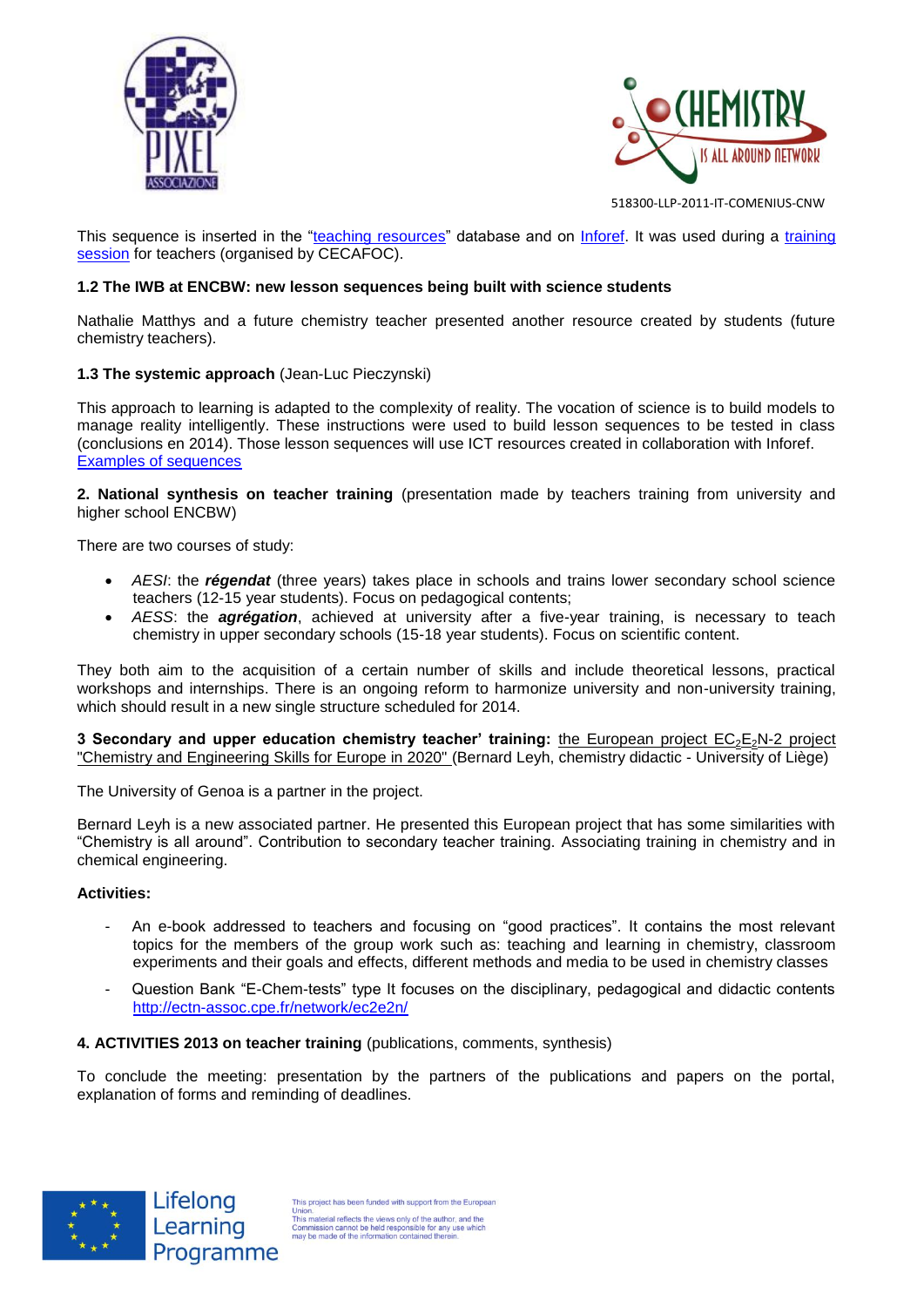



# **Czech teachers**

Marcela Grecova (Institute of Chemical Technology) reported Czeck teachers' experience concerning the activities realted to the teacher training thematic area.

Czech team, as well as the other national teams of Chemistry Is All Around Network project, was to organize a workshop related to teacher's training for teachers and experts till 31 May 2013. However, we experienced huge difficulties trying to invite the teachers since they were extremely busy due to the school leaving examinations. We collaborate mostly with secondary school teachers. The leaving examinations at secondary schools *("maturita")* present currently an important issue in the Czech Republic. The rules have been changed recently. The exam conditions used to be the competence and responsibility of individual schools, leading to uneven quality of provided secondary education, impossibility to compare the schools and facilitate the admission at universities. Usually, oral exams prevailed.

Thus, a new system of leaving examinations certified by the state has been created recently. It comprises two parts, the first, written exam, is certified by the state and unified for all schools. The second part is usually oral and the level of knowledge and other conditions are scheduled by a particular school. Because some severe problems occurred in the first years, the system is being developed and adopted. For instance, at first, the written tests were evaluated by the company governed by the state. After series of complaints, some of the tests were evaluated by the teachers again but due to the enormous business this obligation has been returned to the company. So, the teachers have to cope with constantly changing conditions and have to study new schedules. This together with the second, school part of the exams causes that the teachers are extremely busy in the period of leaving examinations that lasts usually all the month of May. Although we did our best to make them come, many of them did not want or were not allowed to take part in our workshop.

**For the reasons described above, the workshop has not taken place yet and will be held on 13 June 2013.** We would like to apologize for any inconvenience.

Nevertheless, several teachers have already written their comments and we are able to conclude some important findings.

Training of teachers once they have graduated from universities is not spread and obvious activity in Czech Republic. Of course, some workshops and training lessons are organized but the general interest is not high. We would like to emphasize that courses for teachers are not mandatory. There are no rules of systematic teachers` training and career growth.

Some principals try to improve the reputation of their schools by encouraging the teachers to attend professional courses. However, busyness of Czech teachers is a major problem (not only in the period of leaving examinations described in the introduction). They have no time for trainings and for partnership with our project.

Some of the courses are certified by the Ministry of Education and the graduates get a diploma. Individual workshops could be divided according to their focus on various competencies of teachers:

#### **1. Teachers training in the chemical area**

a) News in science: *Otevřená věda* (Open science): Workshop connects the world of science and teachers. It shows new trends in science and finds new ways how to motivate students. [http://www.otevrena](http://www.otevrena-veda.cz/kurzy-pro-pedagogy/ov-kurzy-pro-pedagogy.html)[veda.cz/kurzy-pro-pedagogy/ov-kurzy-pro-pedagogy.html](http://www.otevrena-veda.cz/kurzy-pro-pedagogy/ov-kurzy-pro-pedagogy.html)

b) News from the rules of working with chemicals - safety of teachers` and students` work

c) Innovation training of future teachers of chemistry: Palacký University (Olomouc), (1.1. 2011 –

31.12. 2013) <http://ucitelchemie.upol.cz/>

#### **2. Training of pedagogical competencies**



This project has been funded with support from the Europear Union.<br>This material reflects the views only of the author, and the<br>Commission cannot be held responsible for any use which<br>may be made of the information contained therein.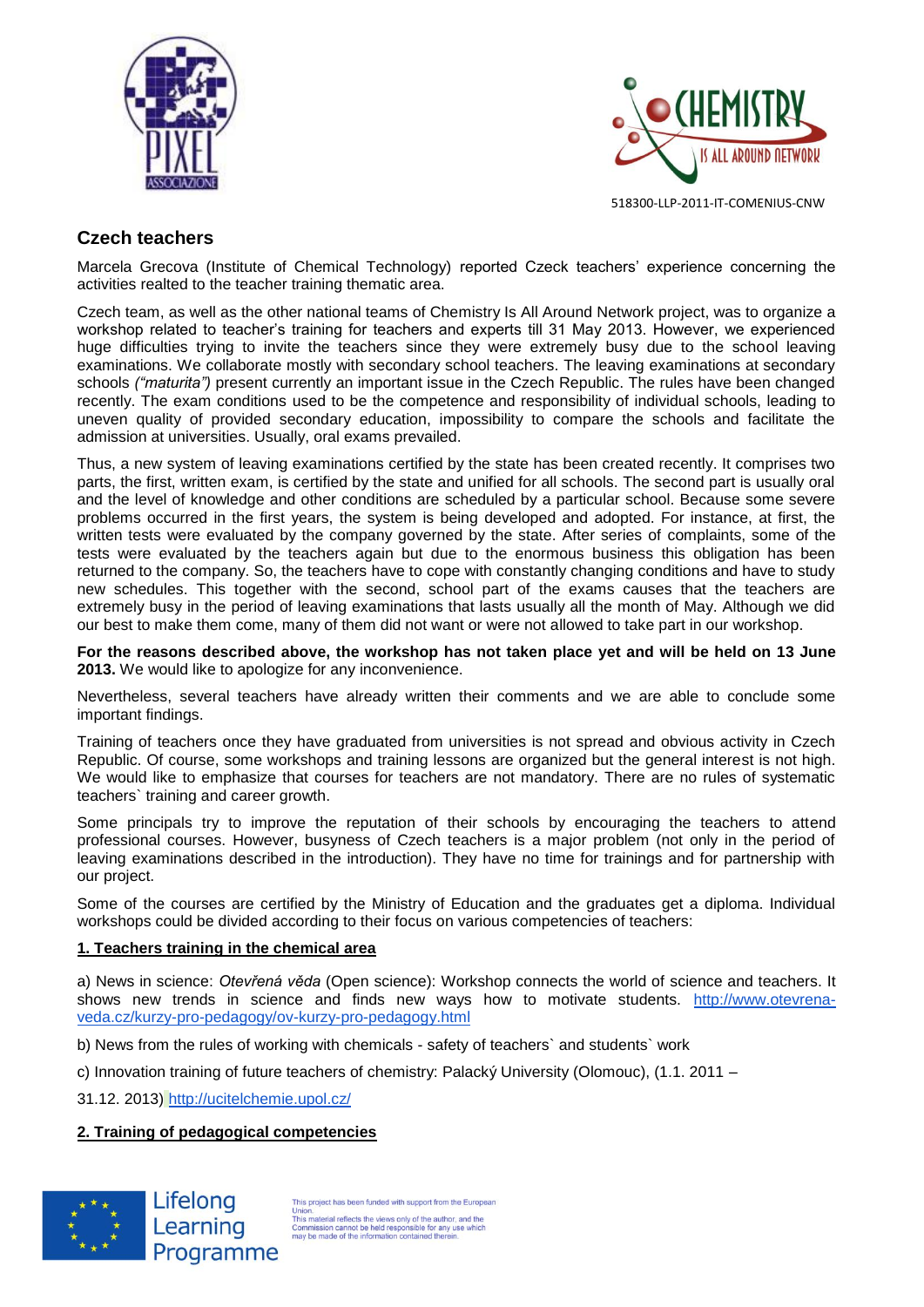



a) New teaching methodology: Project *Čtyřlístek* (Quatrefoil) in the Liberec region

<http://www.portal-ctyrlistek.cz/cs/fotogalerie/skoleni-ucitelu-chemie.html>

b) New *maturita* (leaving examination) training: it is necessary to instruct teachers how to work with new *maturita* which is time-consuming and teachers feel more busy.

<http://www.novamaturita.cz/vzdelavani-pedagogu-1404033799.html>

c) Methodological Portal RVP (general education programs): online workshops, databases, information sources, handbook for teachers. [\(www.rvp.cz\)](http://www.rvp.cz/)

### **3. Training in new technologies**:

a) How to work with an interactive whiteboard (from February 2012, high school Teplice):

<http://www.gymtce.cz/index.php?sectionID=100>

b) How to create a presentation, how to use new media, etc. (Google, may 2013, but many other terms in different cities)

<http://google-cz.blogspot.cz/2013/05/granty-google-sance-az-pro-tri-stovky.html>

c) Video website at chemistry teacher's work: Book <http://www.muni.cz/research/publications/952384/>

#### **4. Language competences**

Learning English is necessary to be able to cooperate with international projects and seek new knowledge in the field of chemistry in international databases. The insufficient teachers` knowledge of English is an issue also in CIAAN project. There are teachers who would like to cooperate but they do not speak English at all or only a little. Although the main parts of the portal have been translated to national languages, everything cannot be translated. For instance, these teachers cannot comment some teaching materials available in other languages only. For this reason, we have not obtained sufficient number of 30 comments.

-Course for Chemists in Pilsen, October 2012: [http://www.nidv.cz/cs/kontakty/krajska](http://www.nidv.cz/cs/kontakty/krajska-pracoviste/plzen/plzen.ep/237_1055-odborna-stredoskolska-anglictina-pro-chemiky-a-strojare/1/?PHPSESSID=d6ea8af8fd51bfe72dc55e0341d2530d)[pracoviste/plzen/plzen.ep/237\\_1055-odborna-stredoskolska-anglictina-pro-chemiky-a](http://www.nidv.cz/cs/kontakty/krajska-pracoviste/plzen/plzen.ep/237_1055-odborna-stredoskolska-anglictina-pro-chemiky-a-strojare/1/?PHPSESSID=d6ea8af8fd51bfe72dc55e0341d2530d)[strojare/1/?PHPSESSID=d6ea8af8fd51bfe72dc55e0341d2530d](http://www.nidv.cz/cs/kontakty/krajska-pracoviste/plzen/plzen.ep/237_1055-odborna-stredoskolska-anglictina-pro-chemiky-a-strojare/1/?PHPSESSID=d6ea8af8fd51bfe72dc55e0341d2530d)

#### **5. Books targeted to teachers**

a) First steps of teacher (Podlahová) - instructions for graduates to get your bearings in a new school, how do you ensure that the authority to be included in the teaching staff and manage climate in the classroom.

b) An educational experiment in chemistry (Karel Holada) - Paper comes within UN -Year of Chemistry 2011 at the Charles University. Paper is targeted to students and teachers in practice.

### **Who trains?**

- a) Universities that have grants from the European Commission
- b) Independent entrepreneurs (e.g. Google, language schools)
- c) Training organized by the Ministry of Education, Youth and Sports (MEYS)

and other



is project has been funded with support from the Europear Union.<br>This material reflects the views only of the author, and the<br>Commission cannot be held responsible for any use which<br>may be made of the information contained therein.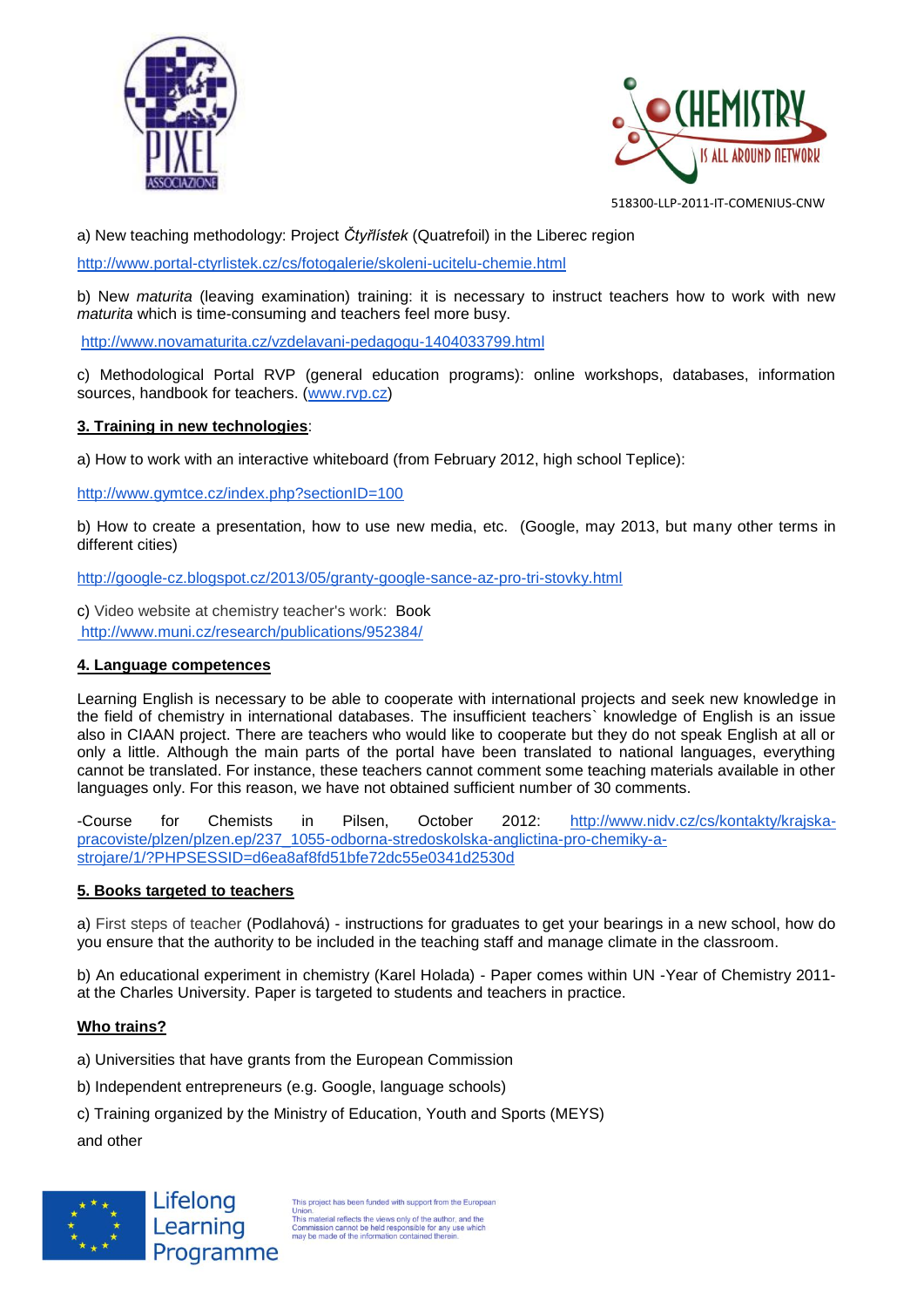



# **Spanish teachers**

A Spanish teacher reported her colleagues' experience concerning the activities realted to the teacher training thematic area.

Workshop on Teachers' training under the Chemistry is all around Network Project was held on the 3<sup>rd</sup> of June of 2013 in Santo Tomás de Villanueva School in Granada. Twelve people, among them teachers (6) from various school levels and experts (university professors and scientists)(6) were present.

During the meeting, participants were asked to discuss the following topics:

- Teacher training courses in Spain.
- Methodologies to teach a specific topic, analysis and comparison between positive and negative experiences.
- The importance of scientific knowledge and pedagogical content knowledge and the need of training science teacher to keep them updated.
- The use of ICTs: videos, simulations, webquests and suggested resources.

They came to a variety of conclusions:

#### **Teacher training:**

- The current teacher training program (a sixty credit master) has a lot of limits. Teachers finish their university studies with huge lacks of didactic knowledge. The first part of the program is about general teaching but without specific science teaching contents. These specific contents will be explained during the second part. Some teachers and experts suggest starting up the Master with these contents that connect their scientific knowledge to teaching contents.
- University teachers can also attend teacher training courses. We can find pre-service and in-service training courses available to teachers, and an evaluation system is in place in which the teachers are evaluated through a student satisfaction survey, but the survey results are not recognized by some teachers.
- Participants agree that there is a training available for secondary and university teachers. One can find in-service training programs but they are not compulsory and only teachers with a strong interest in sharpening their knowledge and teaching activity take the courses.
- Some teachers suggested the use of online training courses and highlight the growing importance of social networks. A lot of Facebook and Twitter profiles offer scientific contents like news, discoveries and current events. Some of these contents are designed by experts, and provide teachers with a wealth of updated information on the world of science and technology.

#### **Methodologies to teach:**

Lifelong

Learning

 Most of participants agreed that the application of new methodologies in classroom is difficult due to lack of time and resources. Most of teaching programs are too long and theoretical and many textbooks are designed for teachers who apply a traditional methodology. All the participants stress the need for a methodological change in the teaching of contents like chemical formulation, whose current approach discourage students related to chemistry.

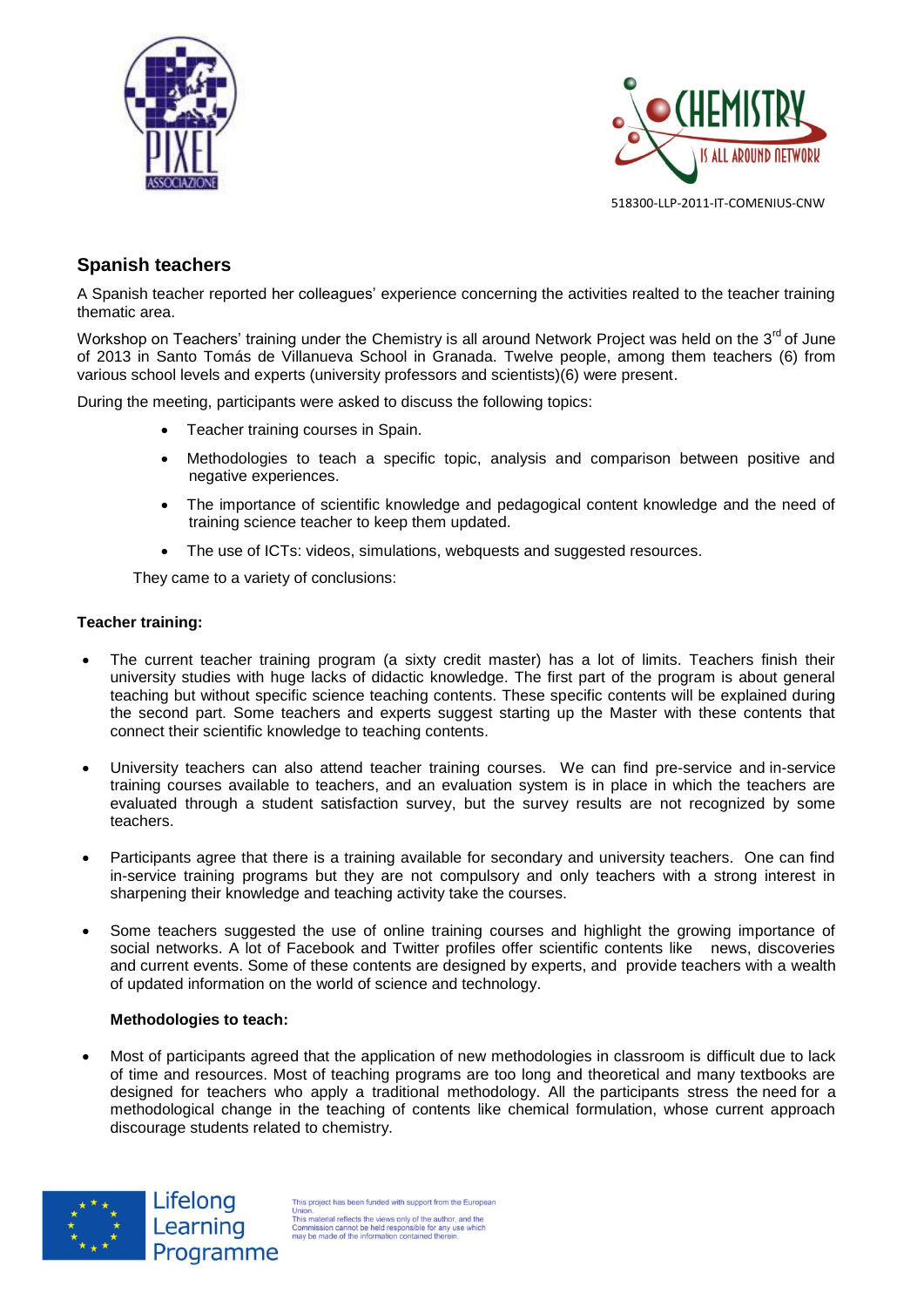



- University teachers observe big differences between first courses students. More than a third of first courses students don´t know basic facts about chemistry and how it is related to daily life. This may be caused by a lack of science contents in the educational pathway or by a wrong educational approach of science.
- Some participants suggest an investigative teaching methodology, and propose that we begin our classes introducing experimental devices, or everyday phenomena and to follow a more interactive approach by allowing time for learners to ask questions or make comments before starting theoretical concepts. One of the everyday approaches proposed was one resource that some authors name "Kitchen Chemistry", illustrating some chemical principles through cooking experiments.
- In some schools teachers are applying approaches related to Howard Gardner's concept of multiple intelligences and promote creativity in the classroom. Activities like alternative representations of the periodic table of the elements or the creation of educational videos and theatre performances have a great impact on student learning. In this context, the use of Science History and STS contents with the students was proposed.
- One of the most important resources mentioned during the meeting was the use of laboratory practices. Organizing them is very difficult and they must be suitably prepared if we want to assure their successful completion. The Inorganic Chemistry department of University of Granada is developing a training innovation project called "Chemistry from another point of view" (La química desde otras ópticas), that promotes laboratory practices in schools and shows students how scientists do their job in the university laboratories. The experiences made with some schools have been very positives.
- Visiting Science Museums like the Science Park of Granada is another interesting teaching resource. The activities in science museums that have thoroughly been prepared in schools beforehand involve an improvement in science teaching for primary and secondary schools, showing the way in the right direction every year with holding of "Science fairs" created with the students direct involvement.
- All the teachers and experts in the meeting agreed on the need for institutional support in the cooperation between universities and schools. Every year some initiatives are launched, but not enough. University experts and secondary teachers asked for this cooperation and they had the idea of creating "laboratory kits" with guides and basic equipment to distribute to schools upon request, but always with the economic support of the government to ensure their sustainability.

#### **ICT** resources**:**

Lifelong

Learning

Programme

- Most resources proposed by the teachers who attended the workshop can be found in the portal of "Chemistry is all Around Network". Websites like "The periodic table of videos" or "A química das coisas" by, or "Periodic table of Elements" by Benito Navarro have been applied with success in some secondary classes.
- Some participants suggest visiting some new places:
	- o The facebook profile of "Real Sociedad Española de Química (RSEQ)" [https://www.facebook.com/pages/Real-Sociedad-Espa%C3%B1ola-de](https://www.facebook.com/pages/Real-Sociedad-Espa%C3%B1ola-de%20Qu%C3%ADmica/120321771460907?ref=ts&fref=ts)  [Qu%C3%ADmica/120321771460907?ref=ts&fref=ts](https://www.facebook.com/pages/Real-Sociedad-Espa%C3%B1ola-de%20Qu%C3%ADmica/120321771460907?ref=ts&fref=ts)
	- o The Blog about chemistry "El cuaderno de Calpurnia"

[http://elcuadernodecalpurniatate.blogspot.com.es/2013/06/calpurnia-en-las](http://elcuadernodecalpurniatate.blogspot.com.es/2013/06/calpurnia-en-las-ondas-4-blogs-espacios.html?showComment=1370416530524#c3245582124154169632)[ondas-4-blogs](http://elcuadernodecalpurniatate.blogspot.com.es/2013/06/calpurnia-en-las-ondas-4-blogs-espacios.html?showComment=1370416530524#c3245582124154169632)[espacios.html?showComment=1370416530524#c3245582124154169632](http://elcuadernodecalpurniatate.blogspot.com.es/2013/06/calpurnia-en-las-ondas-4-blogs-espacios.html?showComment=1370416530524#c3245582124154169632)



This project has been funded with support from the European onion.<br>This material reflects the views only of the author, and the<br>Commission cannot be held responsible for any use which<br>may be made of the information contained therein.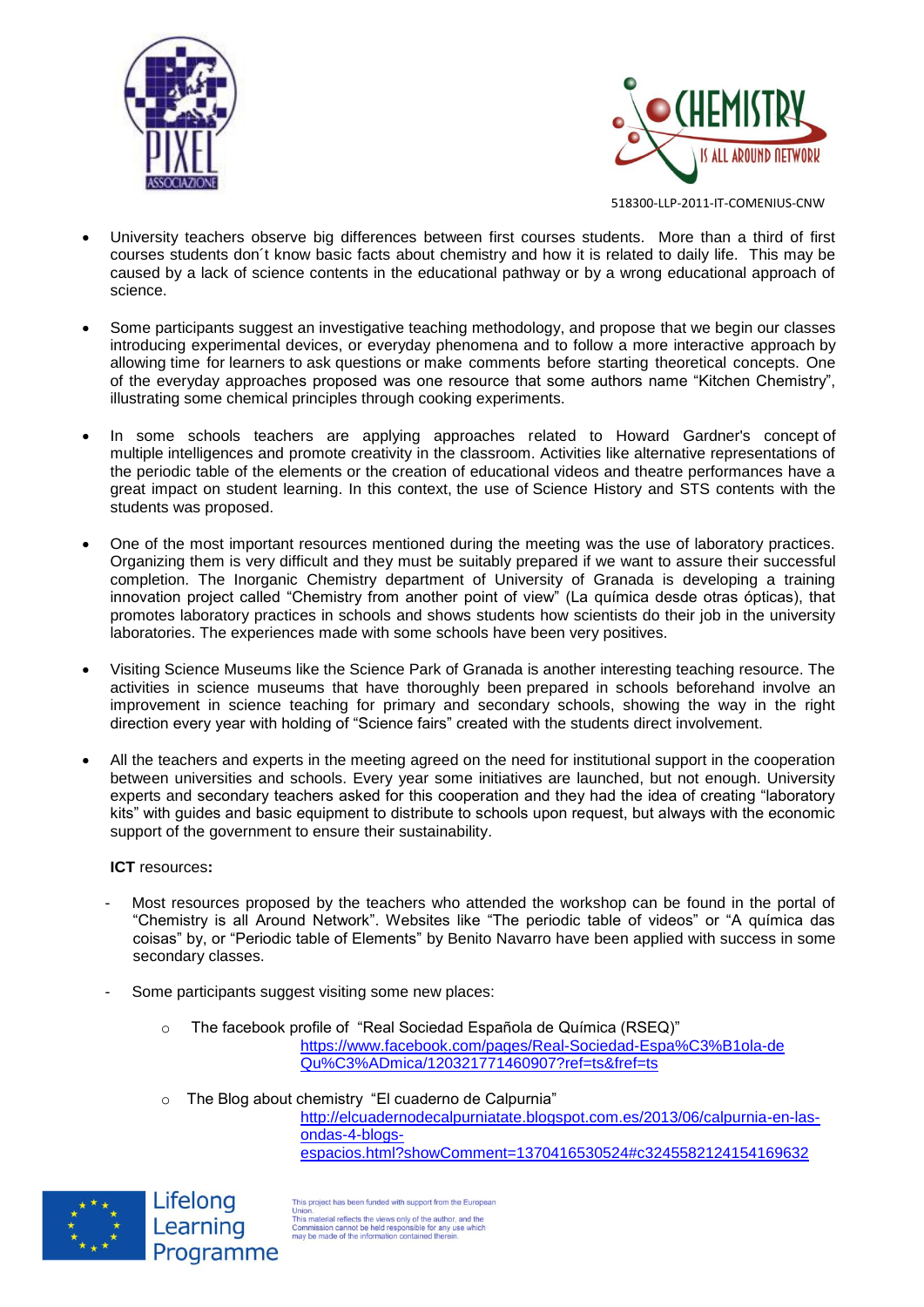



The meeting participants proposed the creation of an open mailing list, a blog or a facebook profile where we can share all the interesting links we find in the future. Both university experts and teachers agreed on a commitment to work together and increase and support all initiatives on the way to mutual collaboration.

### **Italian teachers**

The Italian workshop on teacher training was held in Genoa at the Department of Chemistry and Industrial Chemistry of Genoa in May the 28th.

The workshop agenda was:

- 1) Methodologies to teach a specific topic: analysis and comparison between positive and negative experiences
- 2) Consequences of lack of opportunities to experiment different approaches and methods for teaching and learning Chemistry
- 3) Importance of training science teacher keeping them updated with the continuous progress of the research
- 4) Use of simulations: pros and cons
- 5) Identification of recommendations, guidelines for teachers

The participation in the workshop was not large as expected because meetings for the students' final evaluation were called by most schools in that date.

Meanwhile, some teachers of the associated schools, recently joining the project, accepted the invitation to the workshop and contributed interestingly.

We present here only the most interesting conclusions which are considered useful for the project.

#### **1) Methodologies to teach a specific topic (e.g. acids and bases, the period table, …): analysis and comparison between positive and negative experiences**

Textbooks and the indications for the curriculo lead to teach too many subjects and in a premature way. One of the main difficulties is to have to introduce the atom structure even in the lower secondary school. A superficial teaching is one of the consequences of this approach as well as wrong concepts taught to the students. Short lab experiences are often used to help. Teachers realize that learning to use some types of ICT could facilitate to teach some difficult concepts, thanks to the displaying and the mobility of simulations (e.g. the simulation about molecular polarity, from PhET site was appreciated).

2) Consequences of lack of opportunities to experiment different approaches and methods for teaching and learning Chemistry

Laura Ricco gives evidence of her training work for the teacher training course she is attending (TFA). Her work took place in Anna Pitto's classes, a teacher supporting the project. This drove to discuss about the necessity to have training courses in order to experiment different approaches with the purpose to get a methodology setting-up suitable to teach chemistry better than ever. Laura experimented some ICT resources in the classes; these resources had been selected the previous year and the joint comment from both the trainee and the expert trainer was very interesting. The main emerging consideration is that students, being well skilled on computer science just for playing, are to be trained to suitably use the computer for educational objectives .

Also the cooperative learning has been discussed, because it represents an important resource to stimulate student participation and collaboration in order to get significant learning. Antonella Lotti, researcher in science of education and belonging to the national team supporting the project, is expert in Cooperative Learning and



Lifelong Learning Programme

This project has been funded with support from the European Union.<br>This material reflects the views only of the author, and the<br>Commission cannot be held responsible for any use which<br>may be made of the information contained therein.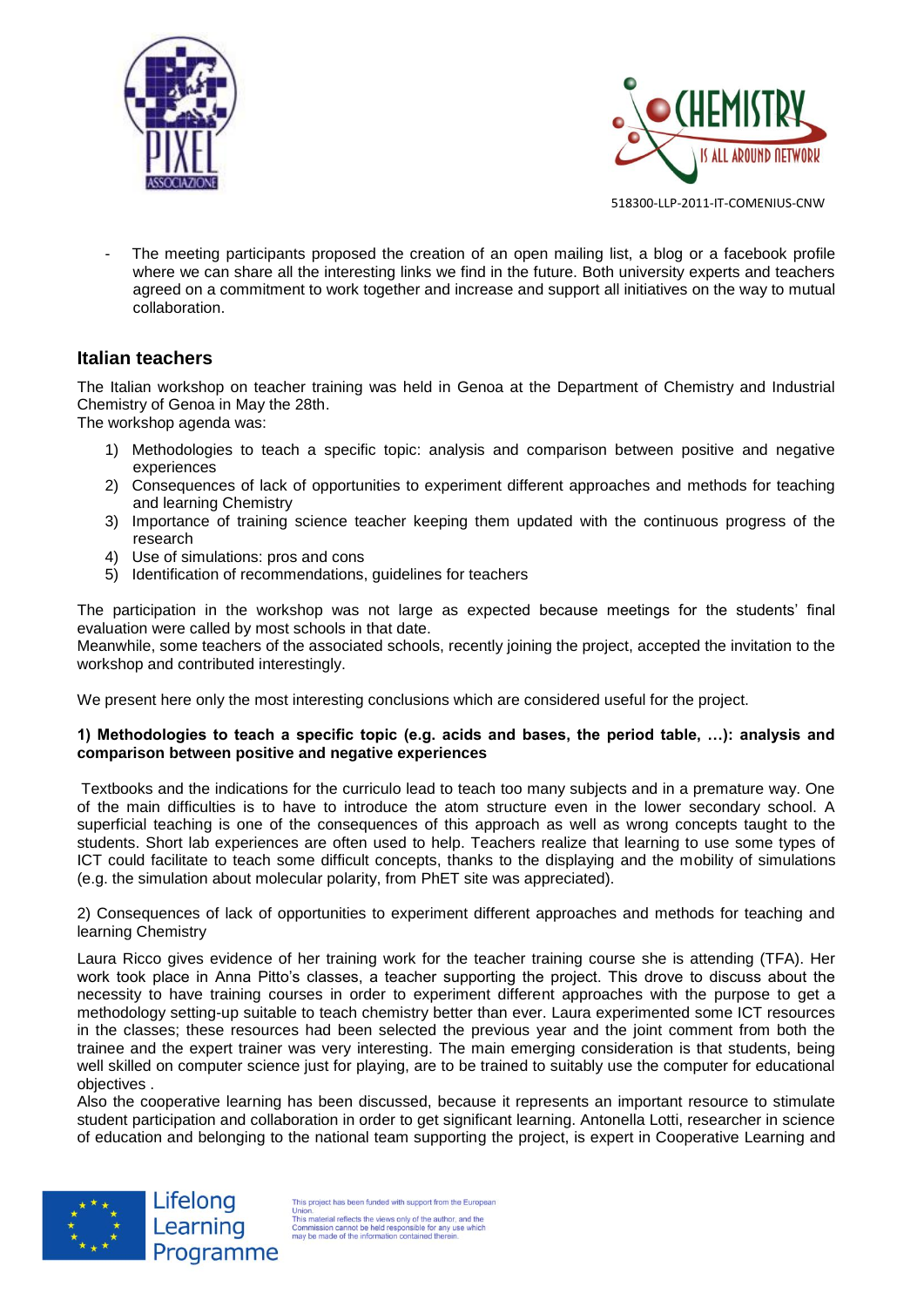



Problem Based Learning. She proposes to organize a short course to train teacher to use these methodologies with their students.

This proposal has been seriously considered and the work group is thinking to resort to the cooperative learning in association with the use of ICT teaching resources.

The above considerations show that it is important to have the opportunity to experiment different approaches and methods under the guidance of experts (both in the discipline and in psychology and pedagogy) in order to avoid numerous mistakes depending on the lack of experience.

3) Importance of training science teacher keeping them updated with the continuous progress of the research

The work group claimed the necessity of keep a strong link between the teaching and the progress of the scientific research. This updating is useful in order to keep in mind the context where the students will apply their knowledge and to give them suitable hints, ideas and connections with their life.

Knowing the evolution of science and technology means to teach in a more critical way, being aware that the rules do not exist in nature, but we lives in successive approximations. They are models that are modified as the instruments of investigation become more sophisticated.

#### **4) Use of simulations: pros and cons**

The discussion on ICT resources has highlighted the difficulties that currently schools have in using them.

The first problem is that the number of computers is not sufficient to meet the guidelines of the Ministry of Education that encourages the development of digital skills; in some cases the internet connection is not available in the computer room.

The second problem consists in the lack of teacher training to use digital tools and applications. Teachers feel obliged to use them but they do not know how make them effective for learning.

On the base of the testing made by the teachers supporting the project, ICTs can be effectively included in the teaching-learning process because the student reaction has been positive and their interest seemed to be motivated.

But, few words of caution: ICTs have to be included in a significant way in a wider learning path, because if they are used as detached objects they can produce negative effects (loss of time, distractions of the class, transmission of misconceptions...). In this way ICTs can be real teaching resources and not simple tools.

For this reason it was decided to produce guidelines for the use of ICTs that have been tested and those that will be tested in the coming months. These documents will contain suggestions for educational paths that can be followed and supported by the above ICT resources, tips and considerations from teachers and experts. They will be uploaded on the project portal.

#### **5) Identification of recommendations, guidelines for teachers**

We also discussed about the possibility of building a resource to teach chemistry that meets the criteria set during the first year of the project: scientifically valid, simple to use, interactive, problem solving. Experts gave willingness to cooperate and to contact IT staff; teachers showed interest to identify some basic chemical paths in which introducing the use of ICT resources while indicating suitable times and ways, basing on their tests.

The workshop concluded with the commitment of teachers to present the workshop results to their school colleagues.

All participants expressed their intention to build and test during the next school year at least one teaching unit that foresees the use of ICT resources uploaded on the project portal.

# **Conclusion**



Lifelong Learning Programme

is project has been funded with support from the Europ Union.<br>This material reflects the views only of the author, and the<br>Commission cannot be held responsible for any use which<br>may be made of the information contained therein.